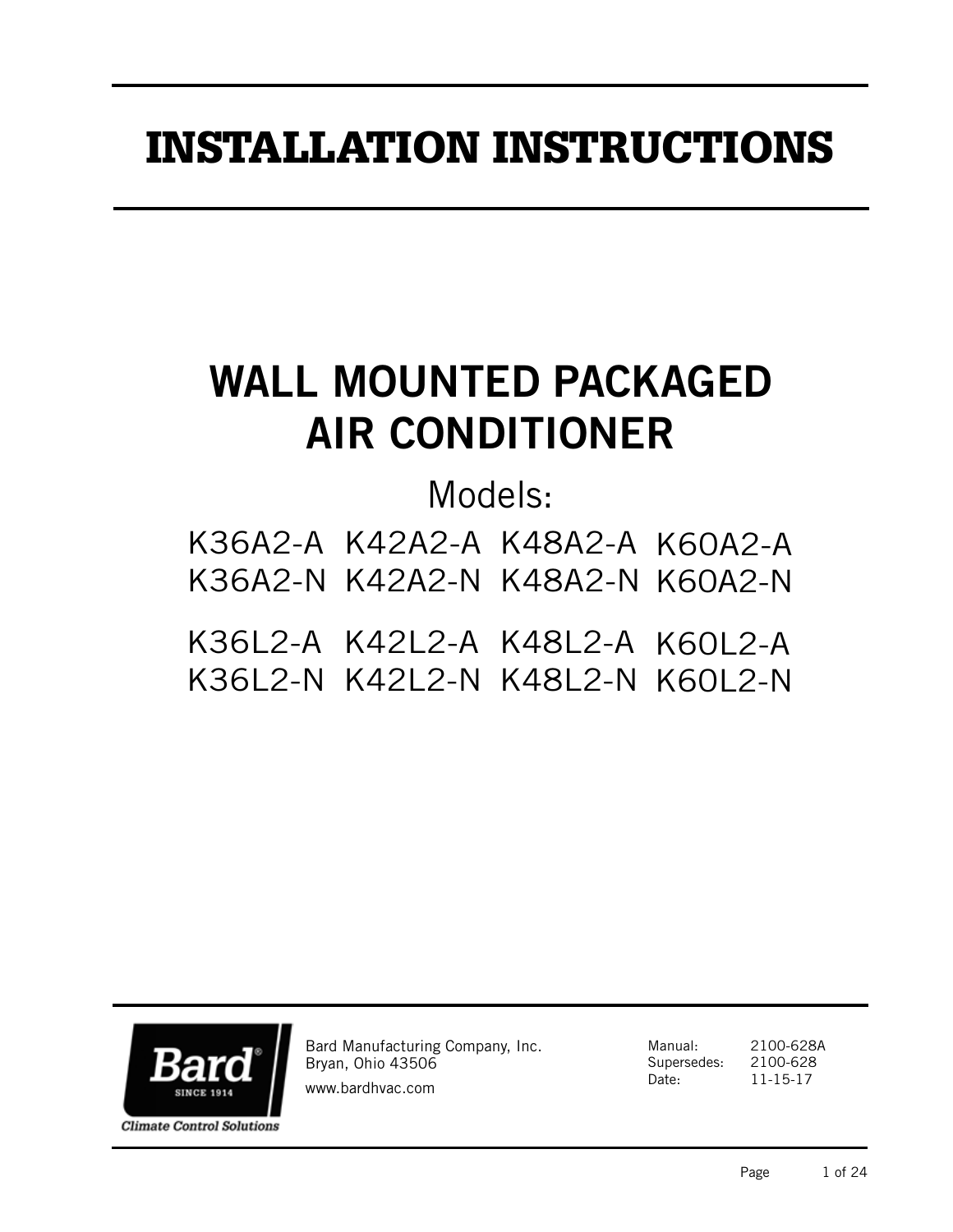| <b>Getting Other Information and Publications</b> | 3 |
|---------------------------------------------------|---|
|                                                   |   |
|                                                   |   |
|                                                   |   |
|                                                   |   |
|                                                   |   |
|                                                   |   |
|                                                   |   |
|                                                   |   |
|                                                   |   |
|                                                   |   |
|                                                   |   |
|                                                   |   |
|                                                   |   |
| Wiring - Low Voltage Wiring 12                    |   |

| Topping Off System Charge  16                  |  |
|------------------------------------------------|--|
|                                                |  |
|                                                |  |
|                                                |  |
| Three Phase Scroll Compressor 17               |  |
|                                                |  |
|                                                |  |
|                                                |  |
|                                                |  |
| Compressor Control Module 18                   |  |
|                                                |  |
|                                                |  |
|                                                |  |
|                                                |  |
| Fan Blade Setting Dimensions 19                |  |
| R-410A Refrigerant Charge  19                  |  |
|                                                |  |
| Troubleshooting Constant Torque ECM Motors  19 |  |

# Figures

| Figure 1 |                                              |
|----------|----------------------------------------------|
| Figure 2 | Mounting Instructions - K36, 42, 48, 60 8    |
| Figure 3 | Electric Heat Clearance  9                   |
| Figure 4 | Wall Mounting Instructions  10               |
| Figure 5 | Wall Mounting Instructions  10               |
| Figure 6 | Common Wall Mounting Installations  11       |
| Figure 7 | Thermostat Connections  14                   |
|          | Figure 8 MV4001K-B Controller Connections 15 |
|          |                                              |
|          | Figure 10 Motor High Voltage Connections 20  |
|          | Figure 11 Motor Low Voltage Connections 21   |

#### Tables

| Table 1  | Low Voltage Connections DDC Control 12 |  |
|----------|----------------------------------------|--|
| Table 2  |                                        |  |
| Table 3  | Thermostat Wire SIze  13               |  |
| Table 4  | Fan Blade Dimension  19                |  |
| Table 5  |                                        |  |
| Table 6  | Electric Specifications 23             |  |
| Table 7  | Recommended Airflow 24                 |  |
| Table 8  | Indoor Blower Performance  24          |  |
| Table 9  | Maximum ESP Electric Heat Only 24      |  |
| Table 10 |                                        |  |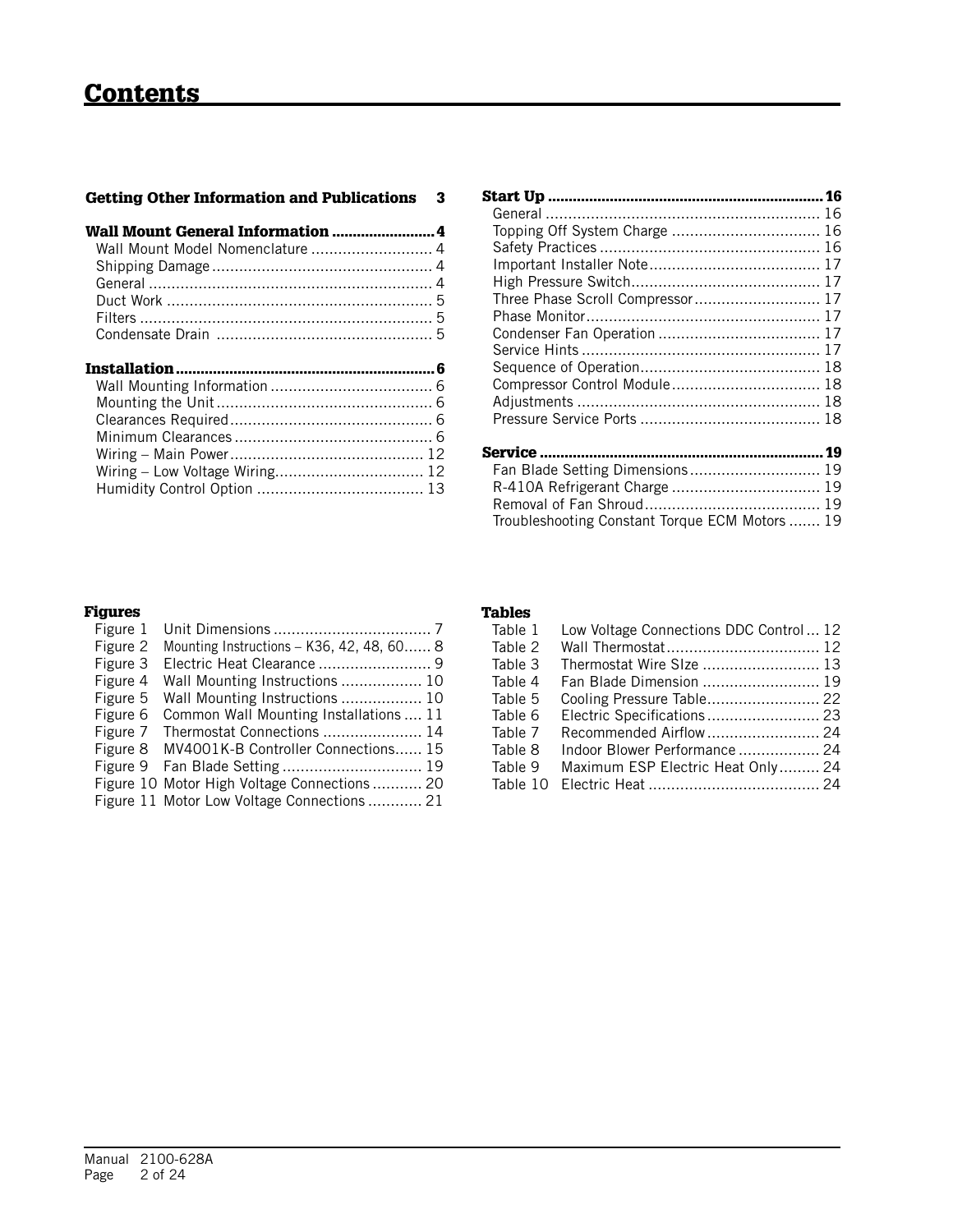# GETTING OTHER INFORMATION AND PUBLICATIONS

These publications can help with the installation of the air conditioner or heat pump. They can usually be found at the local library or purchased directly from the publisher. Be sure to consult current edition of each standard.

National Electrical Code......................ANSI/NFPA 70

Standard for the Installation ..............ANSI/NFPA 90A of Air Conditioning and Ventilating Systems

Standard for Warm Air.......................ANSI/NFPA 90B Heating and Air Conditioning Systems

Load Calculation for ......................... ACCA Manual J Residential Winter and Summer Air Conditioning

Duct Design for Residential ............... ACCA Manual D Winter and Summer Air Conditioning and Equipment **Selection** 

#### FOR MORE INFORMATION, CONTACT THESE PUBLISHERS:

ACCA Air Conditioning Contractors of America 1712 New Hampshire Ave. N.W. Washington, DC 20009 Telephone: (202) 483-9370 Fax: (202) 234-4721

ANSI American National Standards Institute 11 West Street, 13th Floor New York, NY 10036 Telephone: (212) 642-4900 Fax: (212) 302-1286

ASHRAE American Society of Heating, Refrigeration and Air Conditioning Engineers, Inc. 1791 Tullie Circle, N.E. Atlanta, GA 30329-2305 Telephone: (404) 636-8400 Fax: (404) 321-5478

NFPA National Fire Protection Association Batterymarch Park P.O. Box 9101 Quincy, MA 02269-9901 Telephone: (800) 344-3555 Fax: (617) 984-7057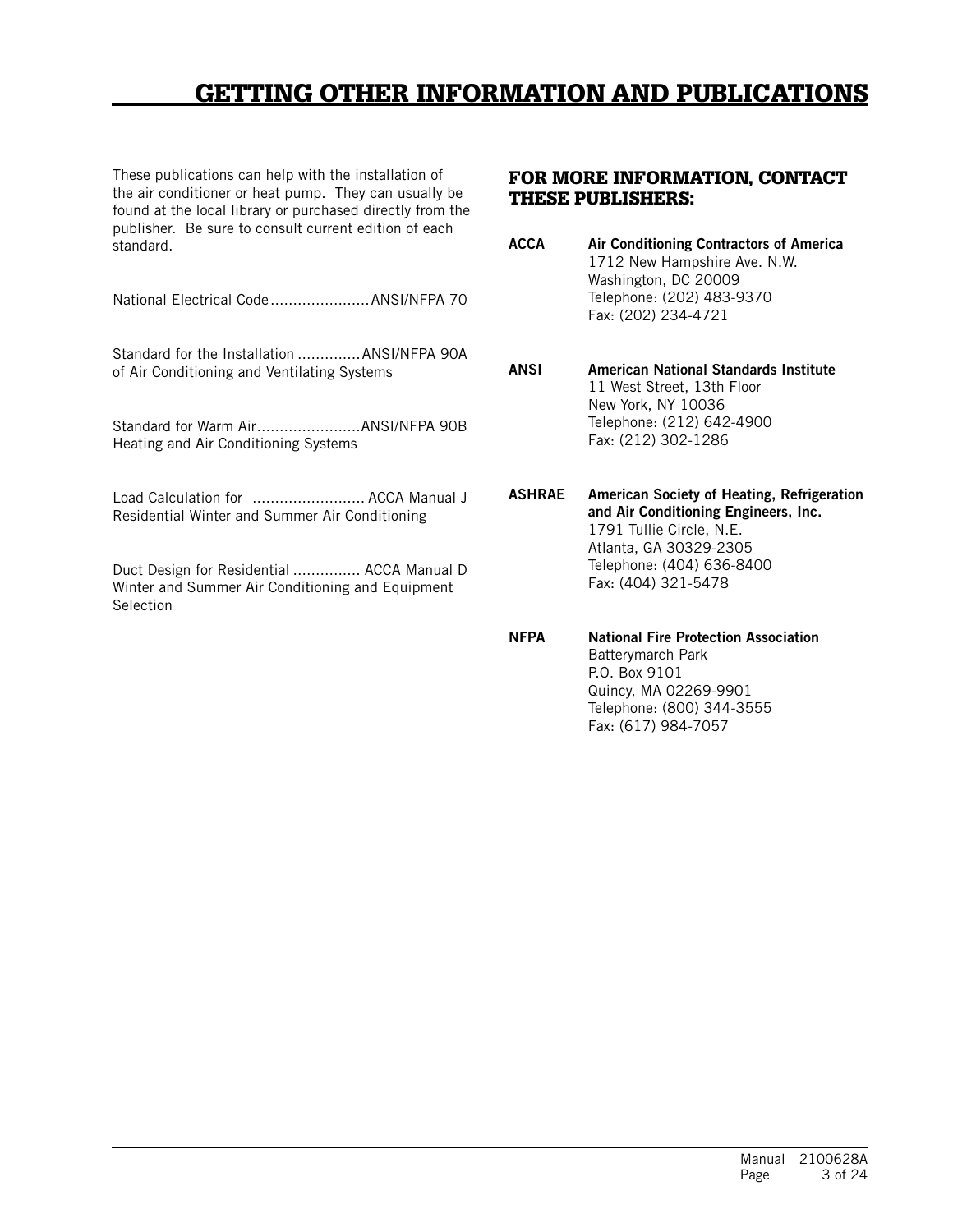# WALL-MOUNT GENERAL INFORMATION

#### K 42 A 2 – A 05 N P X X X J KW 0Z 05 (1 PH) 06 (3 PH) MODEL SERIES  $\qquad$  / REVISION /  $\frac{1}{2}$  / / | | | CONTROL J – Low Ambient Control and Alarm Relay (Standard) VOLTS & PHASE A – 230/208/60/1 N – 400/60/3 REVISION VENTILATION OPTIONS N – No vent, no vent exhaust, solid service door FILTER OPTIONS P – 2" Pleated MERV 8 COLOR OPTIONS X – Beige (Standard) 1 – White S – Stainless COIL OPTIONS 1 – Standard 3 – Phenolic Coated Evaporator and Condenser CONTROL PANEL COVER X – Desert Duty Door (Standard) M – Moderate Duty Door (Rev 2 Cover) **CAPACITY** 36 – 3 Ton 42 – 3½ Ton  $48 - 4$  Ton  $60 - 5$  Ton A – Right Hand Air Conditioner L – Left Hand Air Conditioner

### AIR CONDITIONER WALL-MOUNT MODEL NOMENCLATURE

# SHIPPING DAMAGE

Upon receipt of equipment, the carton should be checked for external signs of shipping damage. If damage is found, the receiving party must contact the last carrier immediately, preferably in writing, requesting inspection by the carrier's agent.

# GENERAL

The equipment covered in this manual is to be installed by trained, experienced service and installation technicians.

This appliance is not intended for use by persons (including children) with reduced physical, sensory or mental capabilities, or lack of experience and knowledge, unless they have been given supervision or instruction concerning use of the appliance by a person responsible for their safety.

Children should be supervised to ensure that they do not play with the appliance.

The refrigerant system is completely assembled and charged. All internal wiring is complete.

The unit is designed for use with or without duct work. Flanges are provided for attaching the supply and return ducts.

These instructions explain the recommended method to install the air cooled self-contained unit and the electrical wiring connections to the unit.

These instructions and any instructions packaged with any separate equipment required to make up the entire air conditioning system should be carefully read before beginning the installation. Note particularly "Starting Procedure" and any tags and/or labels attached to the equipment.

While these instructions are intended as a general recommended guide, they do not supersede any national and/or local codes in any way. Authorities having jurisdiction should be consulted before the installation is made. See page 3 for information on codes and standards.

Size of unit for a proposed installation should be based on heat loss calculation made according to methods of Air Conditioning Contractors of America (ACCA). The air duct should be installed in accordance with the Standards of the National Fire Protection Association for the Installation of Air Conditioning and Ventilating Systems of Other Than Residence Type, NFPA No. 90A, and Residence Type Warm Air Heating and Air Conditioning Systems, NFPA No. 90B. Where local regulations are at a variance with instructions, installer should adhere to local codes.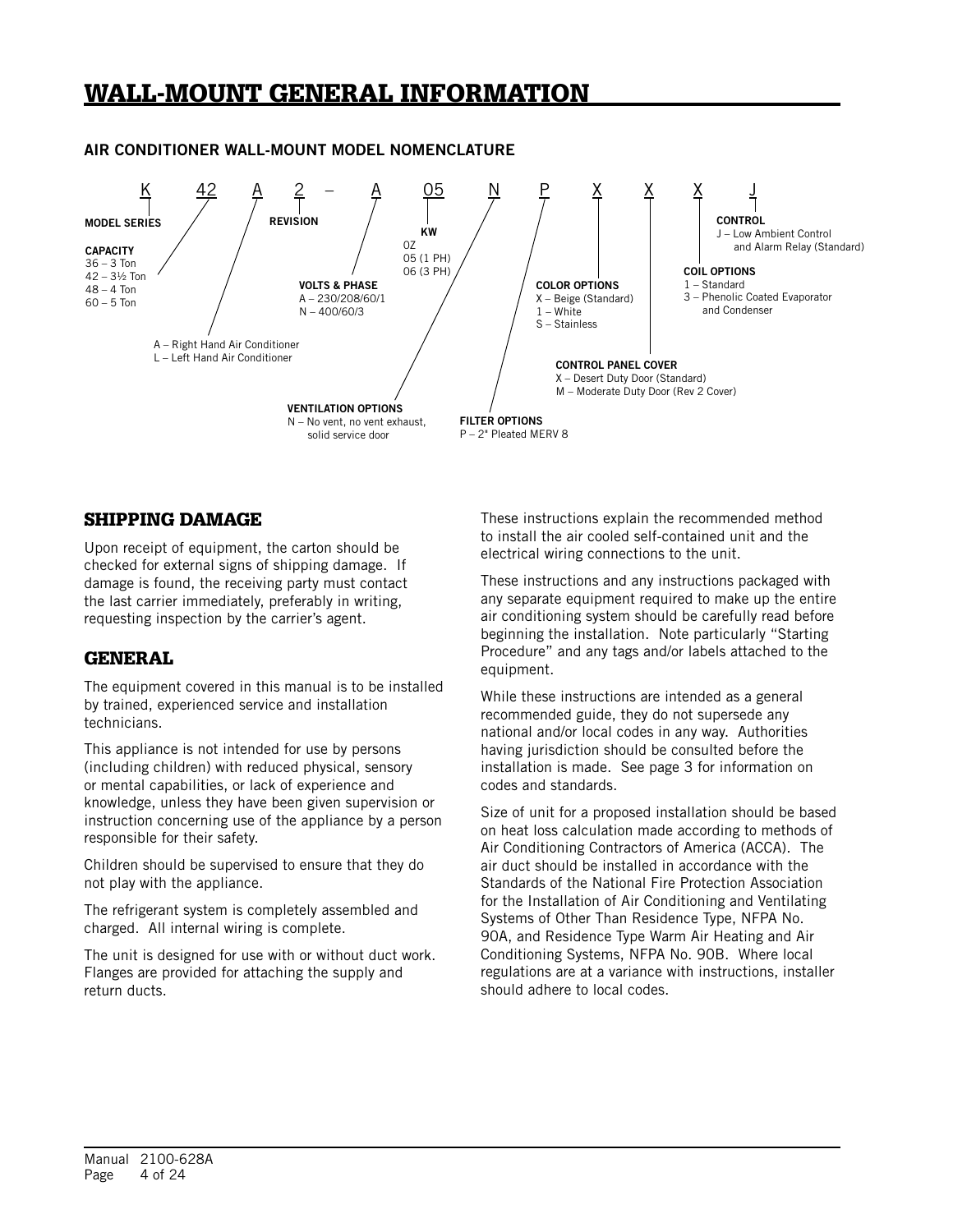# DUCT WORK

All duct work, supply and return, must be properly sized for the design airflow requirement of the equipment. Air Conditioning Contractors of America (ACCA) is an excellent guide to proper sizing. All duct work or portions thereof not in the conditioned space should be properly insulated in order to both conserve energy and prevent condensation or moisture damage.

Refer to Table 9 Maximum ESP of Operation – Electric Heat Only on page 24.

Design the duct work according to methods given by the Air Conditioning Contractors of America (ACCA). When duct runs through unheated spaces, it should be insulated with a minimum of one inch of insulation. Use insulation with a vapor barrier on the outside of the insulation. Flexible joints should be used to connect the duct work to the equipment in order to keep the noise transmission to a minimum.

All models covered by this installation instructions require a 1/4 inch clearance to combustible material for the first three feet of duct attached to the outlet air frame is required. See Wall Mounting Instructions and Figures 2 and 3 on pages 8 and 9 for further details.

Ducts through the walls must be insulated and all joints taped or sealed to prevent air or moisture entering the wall cavity.

Some installations may not require any return air duct. A metallic return air grille is required with installations not requiring a return air duct. The spacing between louvers on the grille shall not be larger than 5/8 inch.

Any grille that meets with 5/8 inch louver criteria may be used. It is recommended that Bard Return Air Grille Kit RG5 or RFG5 be installed when no return duct is used. Contact distributor or factory for ordering information. If using a return air filter grille, filters must be of sufficient size to allow a maximum velocity of 400 fpm.

*NOTE: If no return air duct is used, applicable installation codes may limit this cabinet to installation only in a single story structure.*

### FILTERS

A 2-inch pleated filter is standard with each unit. The filter slides into position making it easy to service. This filter can be serviced from the outside by removing the filter access panel.

# CONDENSATE DRAIN

A plastic drain hose extends from the drain pan at the top of the unit down to the unit base. There are openings in the unit base for the drain hose to pass through. In the event the drain hose is connected to a drain system of some type, it must be an open or vented type system to assure proper drainage.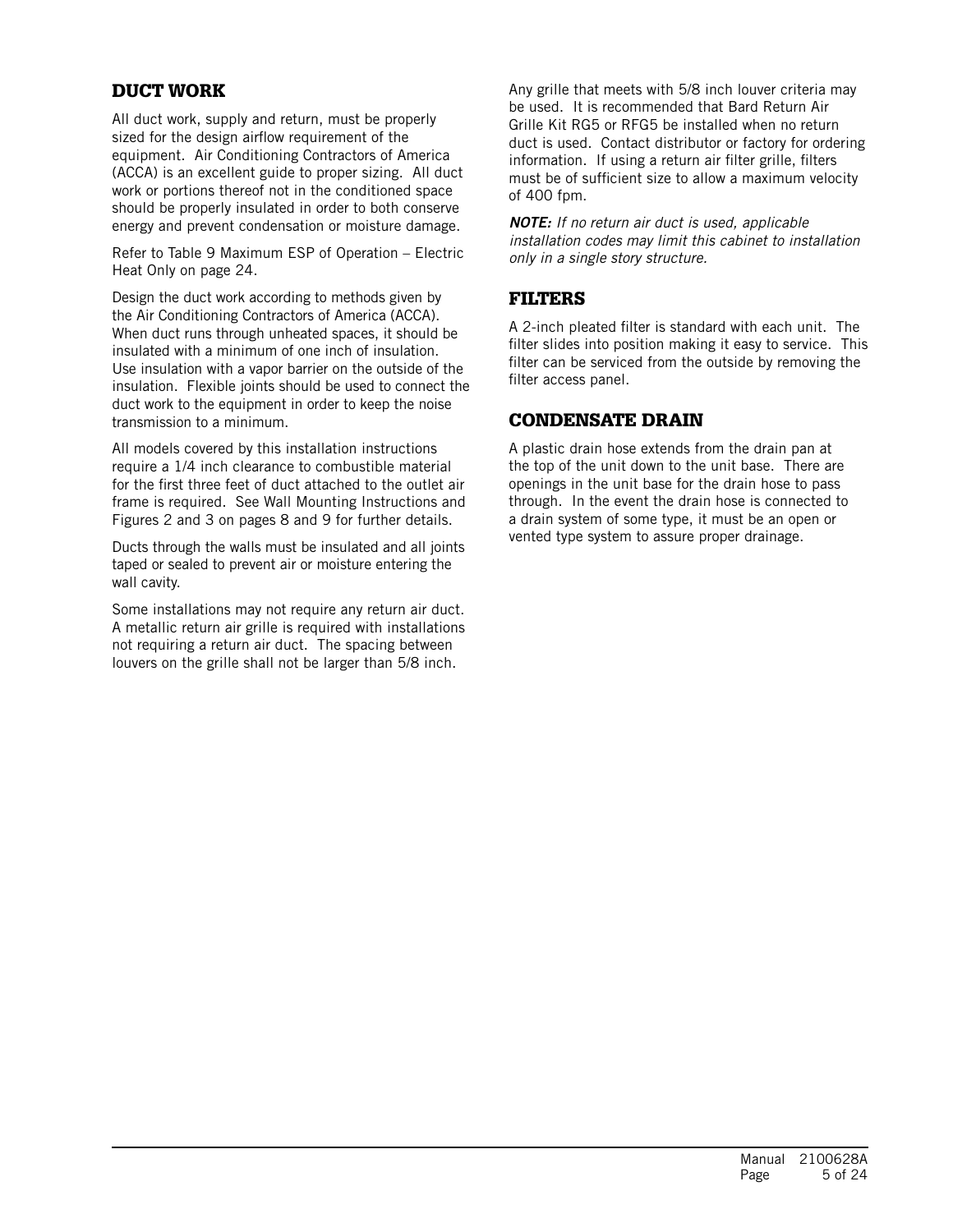### WALL MOUNTING INFORMATION

- 1. Two holes for the supply and return air openings must be cut through the wall as shown in Figure 2 on page 8.
- 2. On wood frame walls, the wall construction must be strong and rigid enough to carry the weight of the unit without transmitting any unit vibration.
- 3. Concrete block walls must be thoroughly inspected to insure that they are capable of carrying the weight of the installed unit.

### MOUNTING THE UNIT

- 1. These units are secured by wall mounting brackets which secure the unit to the outside wall surface at both sides. A bottom mounting bracket, attached to skid for shipping, is provided for ease of installation, but is not required.
- 2. The unit itself is suitable for 0 inch clearance, but the supply air duct flange and the first 3 feet of supply air duct require a minimum of 1/4 inch clearance to combustible material. However, it is generally recommended that a 1 inch clearance is used for ease of installation and maintaining the required clearance to combustible material. See Figure 2 on page 8 for details on opening sizes.
- 3. Locate and mark lag bolt locations and bottom mounting bracket location. See Figure 2.
- 4. Mount bottom mounting bracket.
- 5. Hook top rain flashing, attached to front-right of supply flange for shipping, under back bend of top.

| <b>Clearances Required for Service Access and</b> |
|---------------------------------------------------|
| <b>Adequate Condenser Airflow</b>                 |

| <b>MODELS</b>          | LEFT<br><b>SIDE</b> | <b>RIGHT</b><br><b>SIDE</b> | <b>DISCHARGE</b><br>SIDE |
|------------------------|---------------------|-----------------------------|--------------------------|
| K36A, K42A, K48A, K60A | 20"                 | 20"                         | 1 $\cap$ '               |
| K36L, K42L, K48L, K60L | 20"                 | 20"                         | 10'                      |

NOTE: For side by side installation of two (2) K\*\*A models there must be 20" between units. This can be reduced to 15" by using a K\*\*L model (left side compressor and controls) for the left unit and K\*\*A (right side compressor and controls) for right unit. See specification S3498.

# **WARNING**

*Failure to provide the 1/4 inch clearance between the supply duct and a combustible surface for the first 3 feet of duct can result in fire causing damage, injury or death.*

- 6. Position unit in opening and secure with 5/16 lag bolts; use 7/8 inch diameter flat washers on the lag bolts.
- 7. Secure rain flashing to wall and caulk across entire length of top. See Figure 2.
- 8. For additional mounting rigidity, the return air and supply air frames or collars can be drilled and screwed or welded to the structural wall itself (depending upon wall construction). Be sure to observe required clearance if combustible wall.
- 9. On side-by-side installations, maintain a minimum of 20 inches clearance on right side to allow access to control panel and heat strips, and to allow proper airflow to the outdoor coil. Additional clearance may be required to meet local or national codes.

| <b>Minimum Clearances Required to</b> |
|---------------------------------------|
| <b>Combustible Materials</b>          |

| <b>MODELS</b>                      | <b>SUPPLY AIR DUCT</b><br><b>FIRST THREE FEET</b> | <b>CABINET</b> |  |
|------------------------------------|---------------------------------------------------|----------------|--|
| K36A. L/K42A. L<br>K48A. L/K60A. L | 1/4"                                              | ባ"             |  |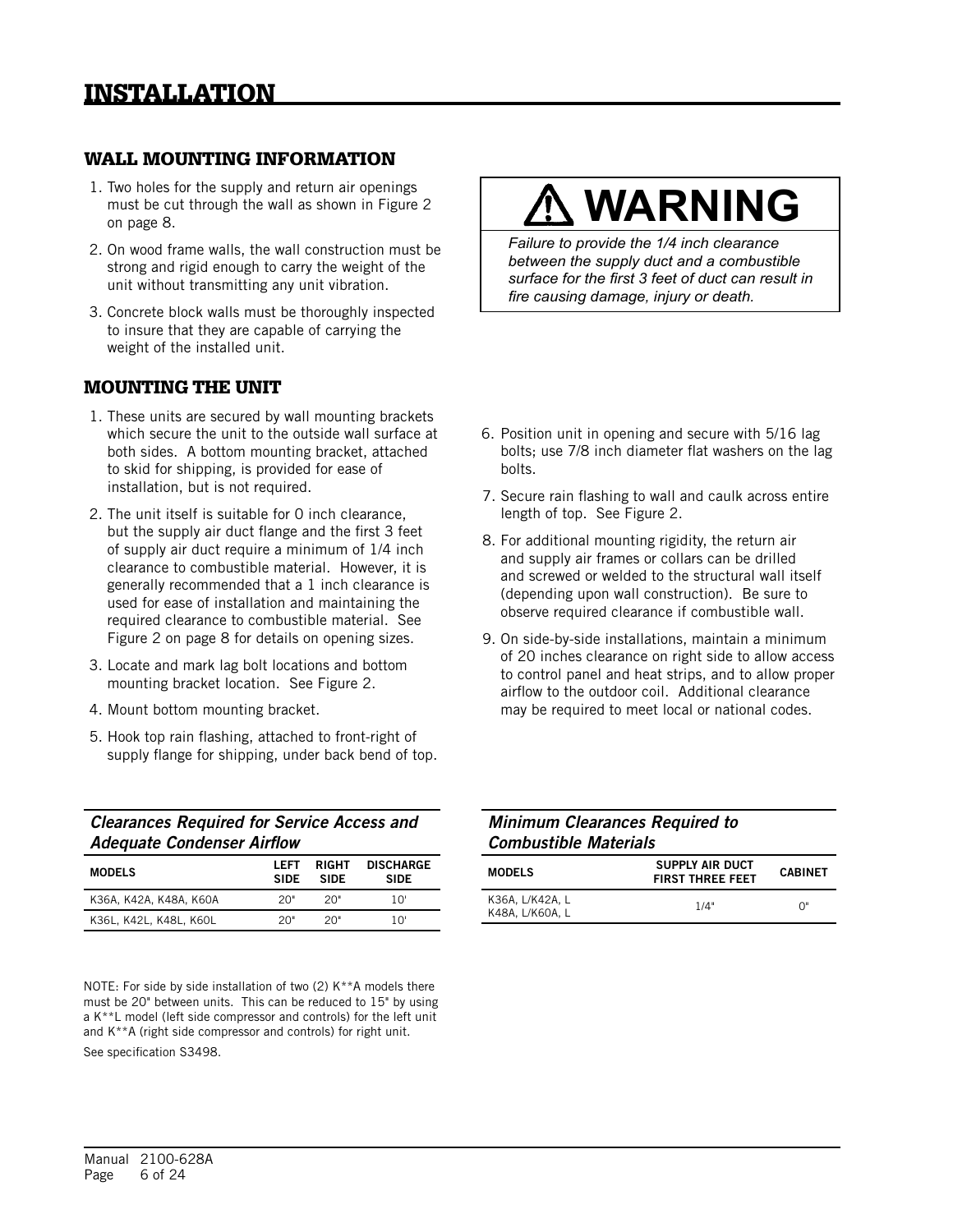| Model                   |     |     | Width   Depth   Height                                                                                                                |   | Supply | Return |   |  |  |  |   |   |   |   |  |  |
|-------------------------|-----|-----|---------------------------------------------------------------------------------------------------------------------------------------|---|--------|--------|---|--|--|--|---|---|---|---|--|--|
|                         | (W) | (D) | (H)                                                                                                                                   | A | в      |        | в |  |  |  | м | N | D | Q |  |  |
| K36A/L<br><b>K42A/L</b> |     |     | 42.075 22.432 84.875 9.88 29.88 15.88 29.88 43.88 15.56 31.66 30.00 32.68 26.94 34.69 32.43 3.37 43.00 23.88 10.00 1.44 16.00 1.88    |   |        |        |   |  |  |  |   |   |   |   |  |  |
| K48A/L<br>K60A/L        |     |     | 42.075 22.432 93.000 9.88 29.88 15.88 29.88 43.88 13.56 37.00 30.00 40.81 35.06 42.81 40.56 3.37 43.00 31.00 10.00 1.44 16.00 10.00 1 |   |        |        |   |  |  |  |   |   |   |   |  |  |

FIGURE 1

*Dimensions of Basic Unit for Architectural and Installation Requirements (Nominal)*

All dimensions are in inches. Dimensional drawings are not to scale.



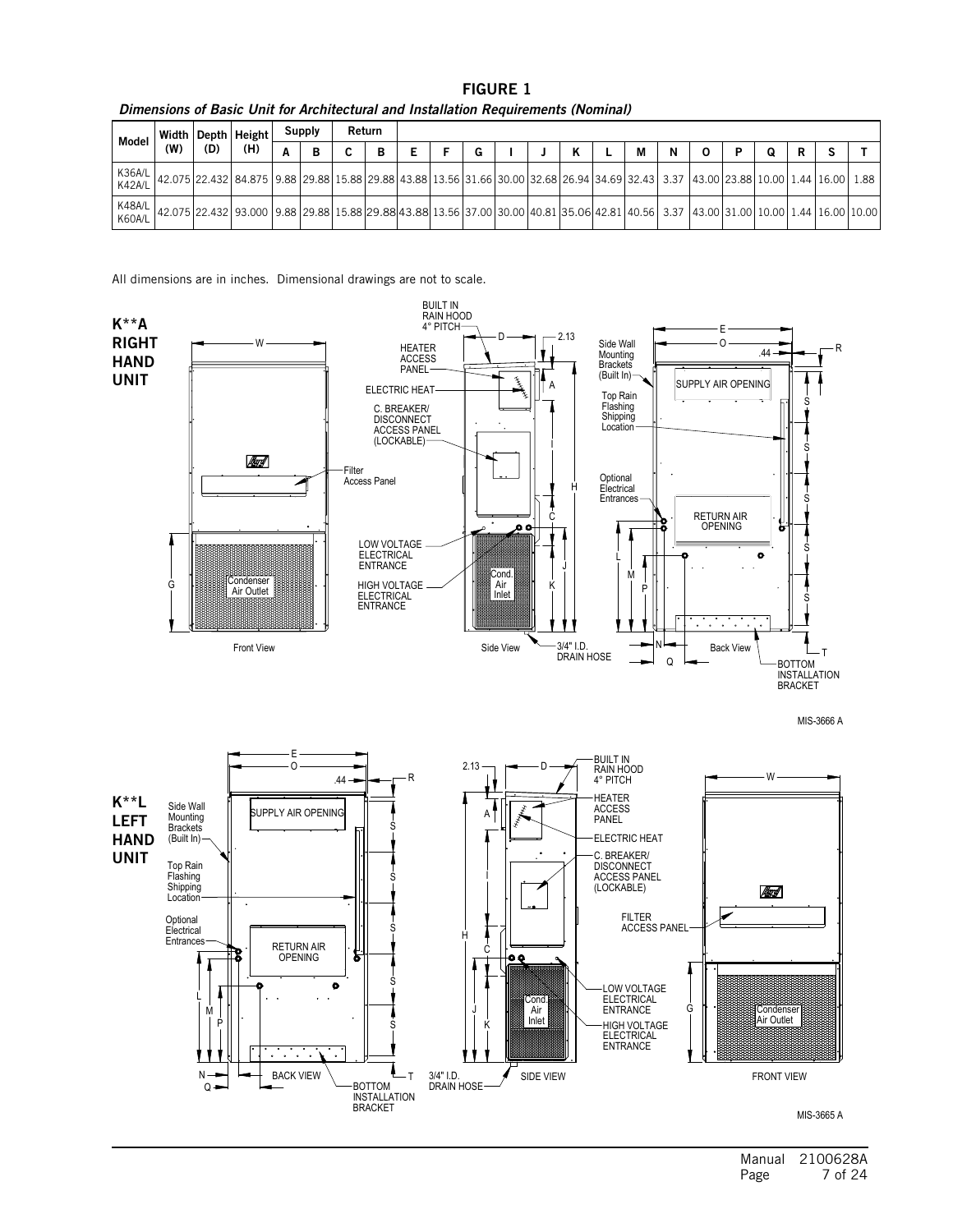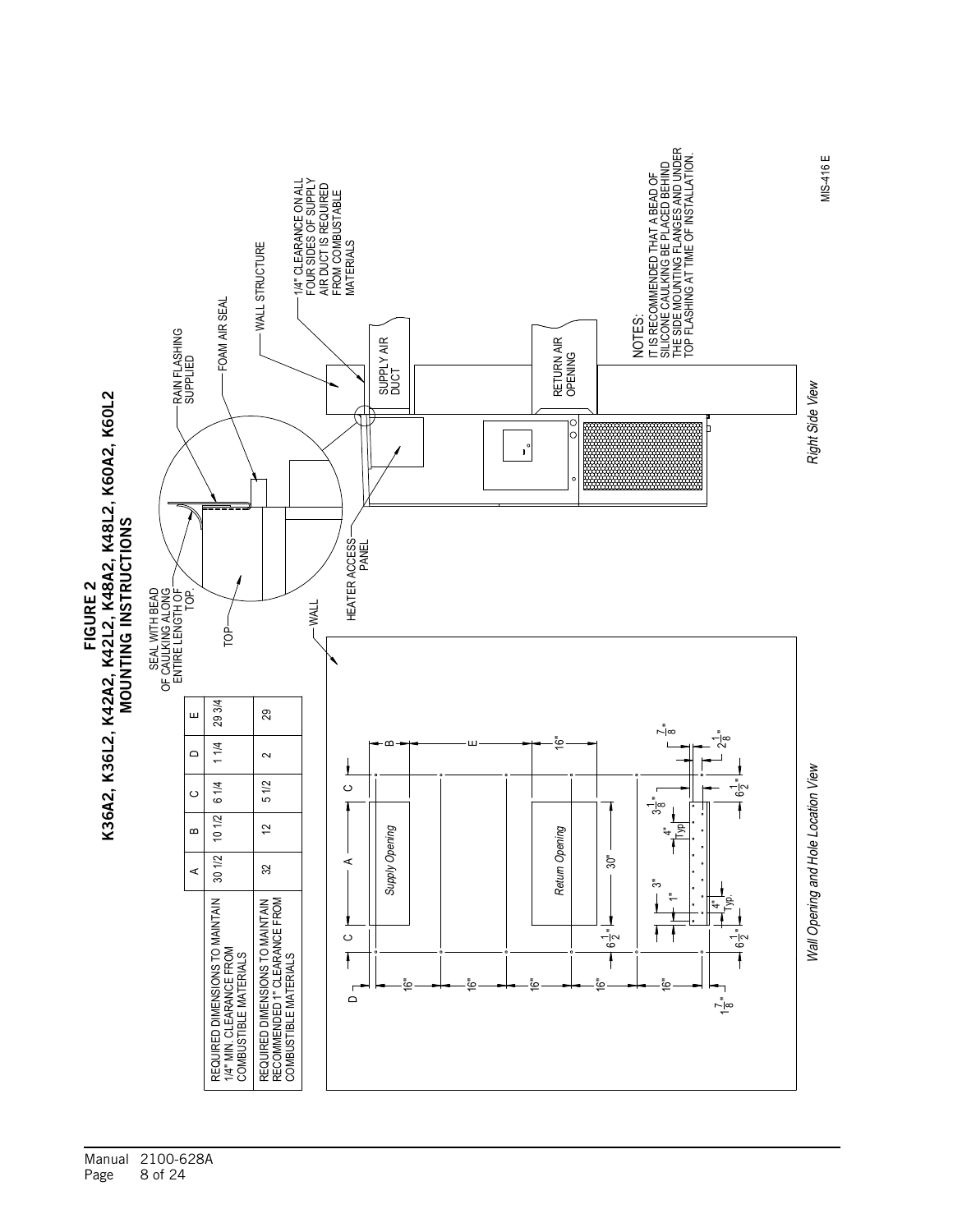

# FIGURE 3 ELECTRIC HEAT CLEARANCE

# **WARNING**

A *minimum* of 1/4 inch clearance must be maintained between the supply air duct and combustible materials. This is required for the first 3 feet of ducting.

It is important to insure that the 1/4 inch minimum spacing is maintained at all points.

Failure to do this could result in overheating the combustible material and may result in a fire causing damage, injury or death.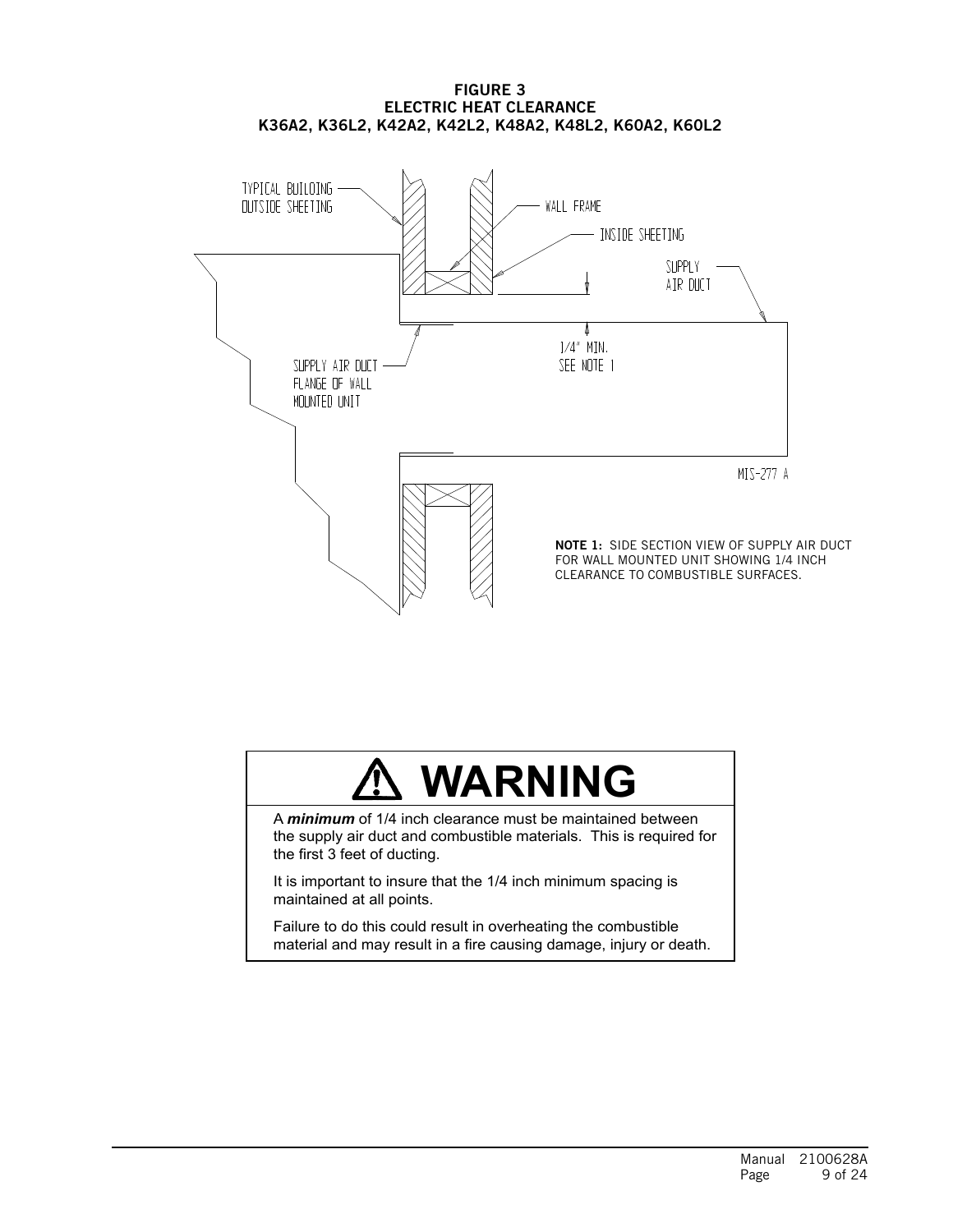#### FIGURE 4 WALL MOUNTING INSTRUCTIONS



CONCRETE BLOCK WALL INSTALLATION





FIGURE 5

WALL MOUNTING INSTRUCTIONS



Manual 2100-628A Page 10 of 24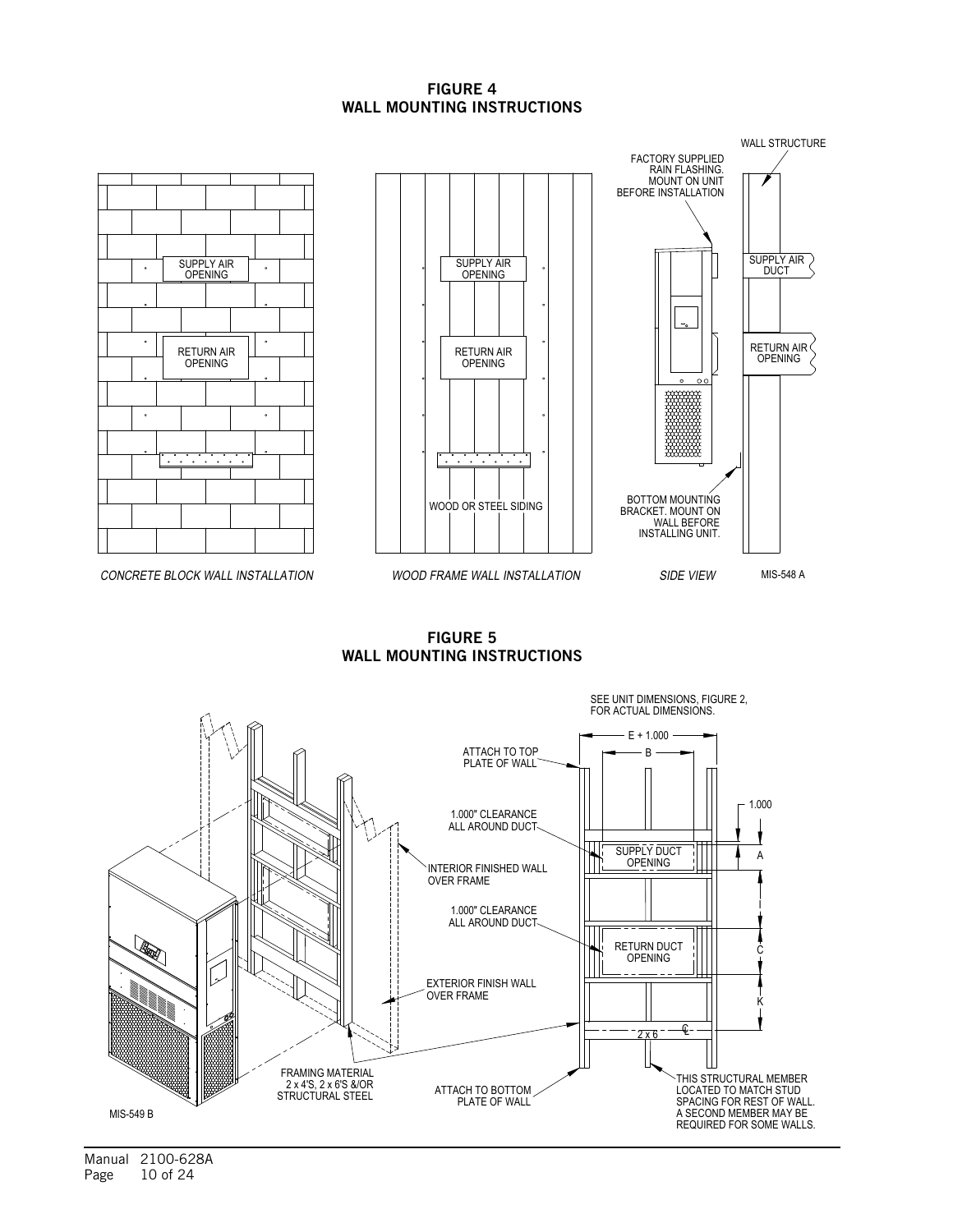FIGURE 6 COMMON WALL MOUNTING INSTALLATIONS

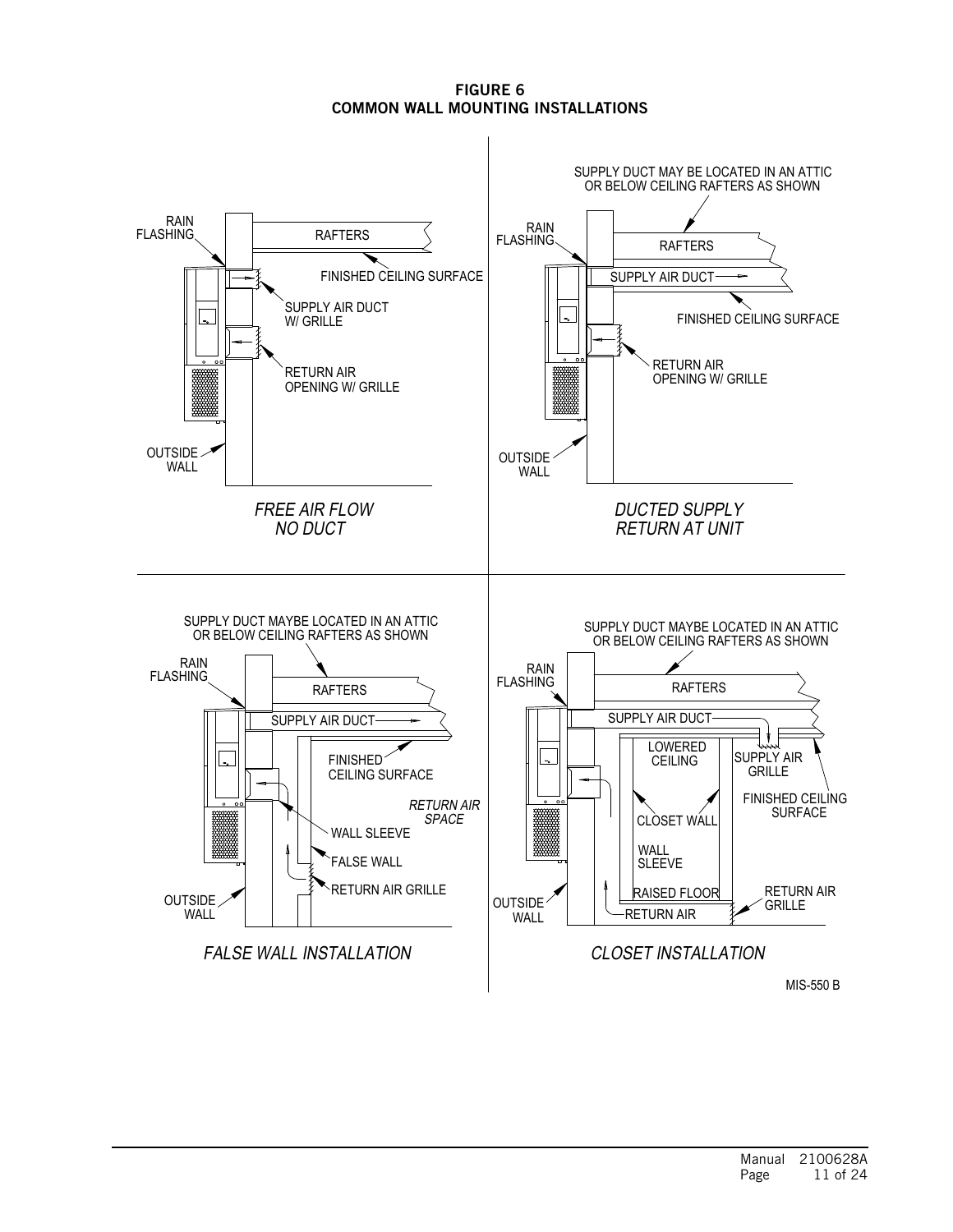# WIRING – MAIN POWER

Refer to the unit rating plate for wire sizing information and maximum fuse or circuit breaker size. Each outdoor unit is marked with a "Minimum Circuit Ampacity". This means that the field wiring used must be sized to carry that amount of current. Depending on the installed KW of electric heat, there may be two field power circuits required. If this is the case, the unit serial plate will so indicate. All models are suitable only for connection with copper wire. Each unit and/or wiring diagram will be marked "Use Copper Conductors Only". These instructions *must be* adhered to. Refer to the National Electrical Code (NEC) for complete current carrying capacity data on the various insulation grades of wiring material. All wiring must conform to NEC and all local codes.

The electrical data lists fuse and wire sizes (75° C copper) for all models including the most commonly used heater sizes. Also shown are the number of field power circuits required for the various models with heaters.

The unit rating plate lists a "Maximum Time Delay Relay Fuse" or circuit breaker that is to be used with the equipment. The correct size must be used for proper circuit protection and also to assure that there will be no nuisance tripping due to the momentary high starting current of the compressor motor.

The disconnect access door on this unit may be locked to prevent unauthorized access to the disconnect. To convert for the locking capability, bend the tab located in the bottom left-hand corner of the disconnect opening under the disconnect access panel straight out. This tab will now line up with the slot in the door. When shut, a padlock may be placed through the hole in the tab preventing entry.

See "Start Up" section (page 17) for important information on three phase scroll compressor start ups.

See Table 6 on page 23 for Electrical Specifications.

### WIRING – LOW VOLTAGE WIRING

All 230/208V 1 phase equipment has dual primary voltage transformers. All equipment leaves the factory wired on 240V tap. For 208V operation, reconnect from 240V to 208V tap. The acceptable operating voltage range for the 240 and 208V taps are:

| ТАР | <b>RANGE</b> |
|-----|--------------|
| 240 | 253 – 216    |
| 208 | $220 - 187$  |

*NOTE: The voltage should be measured at the field power connection point in the unit and while the unit is operating at full load (maximum amperage operating condition).*

18 gauge copper, color-coded thermostat cable is recommended. See Figure 7 on page 14 for thermostat connections.

#### Low Voltage Connection

These units use a 24-volt AC low voltage circuit. The "*RT*" terminal is the 24V transformer output, and the "*R*" terminal is the 24VAC *hot* terminal for the operation of the equipment. "*RT*" and "*R*" are connected with brass jumper bar which can be removed and "*RT*" and "*R*" connected to external NC (normally closed) contact such as a fire/smoke detector that will cause immediate shutdown of the equipment upon activation.

"*C*" terminal is *grounded*.

- "*G*" terminal is the *fan input*.
- "*Y*" terminal is the *compressor input for cooling*
- "*W1*" terminal is the *1st stage electric heat*.

#### TABLE 1 LOW VOLTAGE CONNECTIONS FOR DDC CONTROL

| Fan Only            | Energize G     |
|---------------------|----------------|
| Cooling Mode        | Energize Y, G  |
| <b>Heating Mode</b> | Energize W1, G |

#### TABLE 2 WALL THERMOSTAT

| <b>Part Number</b>          | <b>Predominate Features</b>                                                                                                                                     |
|-----------------------------|-----------------------------------------------------------------------------------------------------------------------------------------------------------------|
| 8403-057<br>(TH3110D1040)   | 1 stage Cool, 1 stage Heat<br>Electronic Non-Programmable<br>Auto or Manual changeover                                                                          |
| 8403-058<br>(TH5220D1151)   | 2 stage Cool, 2 stage Heat<br>Electronic Non-Programmable<br>HP or Conventional (Default: HP)<br>Auto or Manual changeover                                      |
| 8403-059<br>(TH5220D1219/U) | 2 stage Cool, 2 stage Heat<br>Electronic Non-Programmable<br>HP or Conventional (Default: AC)<br>Auto or Manual changeover                                      |
| 8403-060<br>$(1120-445)$    | 3 stage Cool; 3 stage Heat<br>Programmable/Non-Programmable<br>Electronic<br><b>HP</b> or Conventional<br>Auto or Manual changeover<br>Dehumidification Output  |
| 8403-089<br>(T4 Pro)        | 1 stage Cool; 1 stage Heat – Heat Pump<br>1 stage Cool; 1 stage Heat - Conventional<br>Programmable/Non-Programmable<br>Electronic<br>Auto or Manual changeover |
| 8403-090<br>(T6 Pro)        | 2 stage Cool; 3 stage Heat - Heat Pump<br>2 stage Cool; 2 stage Heat - Conventional<br>Programmable/Non-Programmable<br>Electronic<br>Auto or Manual changeover |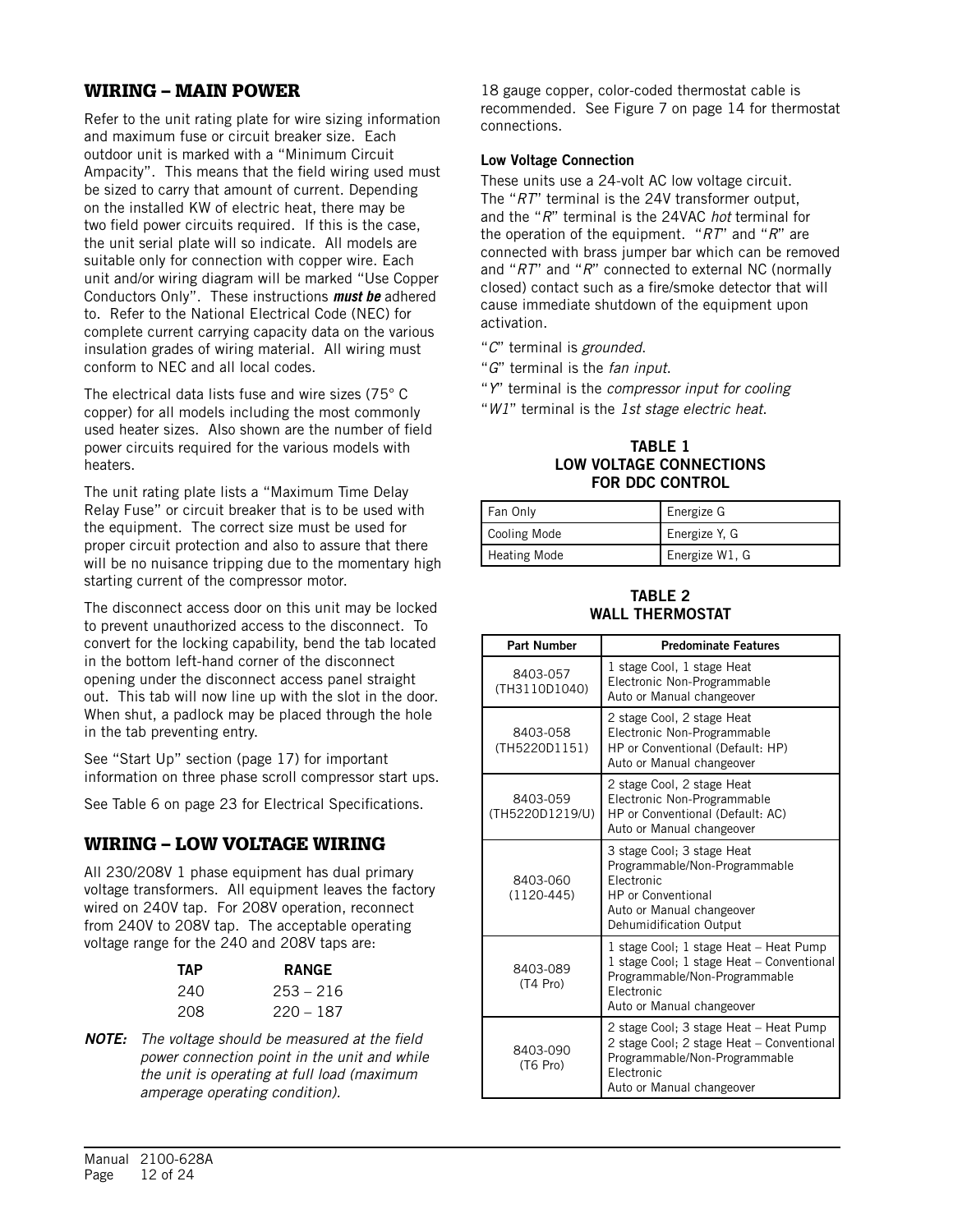#### TABLE 3 THERMOSTAT WIRE SIZE

| <b>Transformer</b><br>VA | <b>FLA</b> | <b>Wire Gauge</b>                                        | <b>Maximum</b><br><b>Distance</b><br>(Feet) |
|--------------------------|------------|----------------------------------------------------------|---------------------------------------------|
| 55                       | 2.3        | 20 gauge<br>18 gauge<br>16 gauge<br>14 gauge<br>12 gauge | 45<br>60<br>100<br>160<br>250               |

# HUMIDITY CONTROL OPTION

When two units are controlled and connected with the MV4001K-B, they can be adapted to perform dehumidification with the addition of a simple humidity controller that closes-on-rise, and is connected to terminals "H1" and "H2" on the main controller board (see Figure 8 on page 15). Recommended is Bard Part # 8403-038 (H600A 1014). *NOTE: Both HVAC units must be equipped with electric resistance heat for this sequence to work properly.*

- 1. Temperature control always has priority over dehumidification. If there is any stage of cooling demand active, the dehumidification sequence is locked out.
- 2. If all stages of cooling are satisfied, and relative humidity is above the set point of the humidity controller.
	- a. The Green "Dehumid Operation Light" will come on, and the lag unit compresser and blower will operate until the set point of humidty controller is satisfied (or cancelled by a call for cooling).
	- b. If the space temperature drops to 19.4°C, the electric heater of the lead unit will cycle to help maintain building temperature. It will cycle off at 20.6°C.
	- c. If the space temperature drops to 17.8°C, the "Stage 2 Heating Light" will come on, and the lag unit compressor operation for dehumidification mode will terminate until the building temperature rises above18.3°C from the 1st Stage heat and building load. The Green "Dehumidification Light" will stay on during this sequence, and when 2nd Stage Heating light is "OFF", the compressor is "ON". The electric resistance heater in the lag unit is locked out in dehumidification mode.

Lag Unit outputs G, Y1, and Y2 are all switched one during dumidification sequence. This is true for both alternating and non-alternating controller configurations.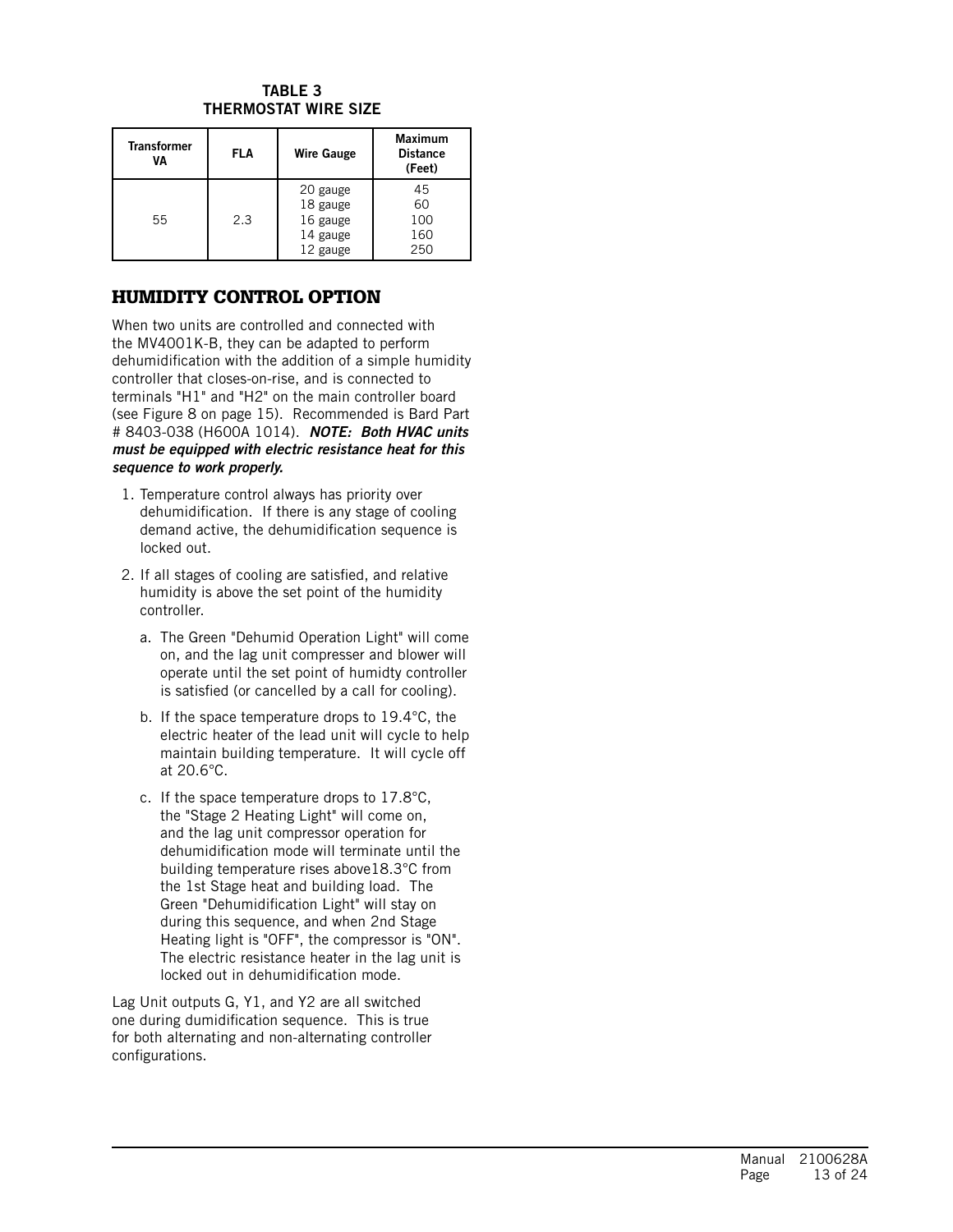#### FIGURE 7 THERMOSTAT CONNECTIONS



 $^{\prime}$  1

REMOVE JUMPER FOR 2 STAGE ELECTRIC HEAT ON UNITS WITH 15 OR MORE KW



FACTORY INSTALLED JUMPER

/ 3 /

FOR 8403-058, CHANGE "SYSTEM TYPE", SET UP FUNCTION 1, FROM 5 (2 HEAT/ 1 CODL HEAT PUMP) TO 6 (2 HEAT/ 2 COOL CONVENTIONAL). FOR 8403-059, NO CHANGE REQUIRED

 $'4'$ 

CHANGE MODEL CONFIGURATION FROM HEAT PUMP TO HEAT/COOL.



FACTORY INSTALLED JUMPER. FOR IMMEDIATE EMERGENCY SHUTDOWN OF ALL HVAC OPERATION, REMOVE JUMPER AND CONNECT NORMALLY CLOSED (NC) CONTACT TO R AND Rt TERMINALS. MIS-3138 B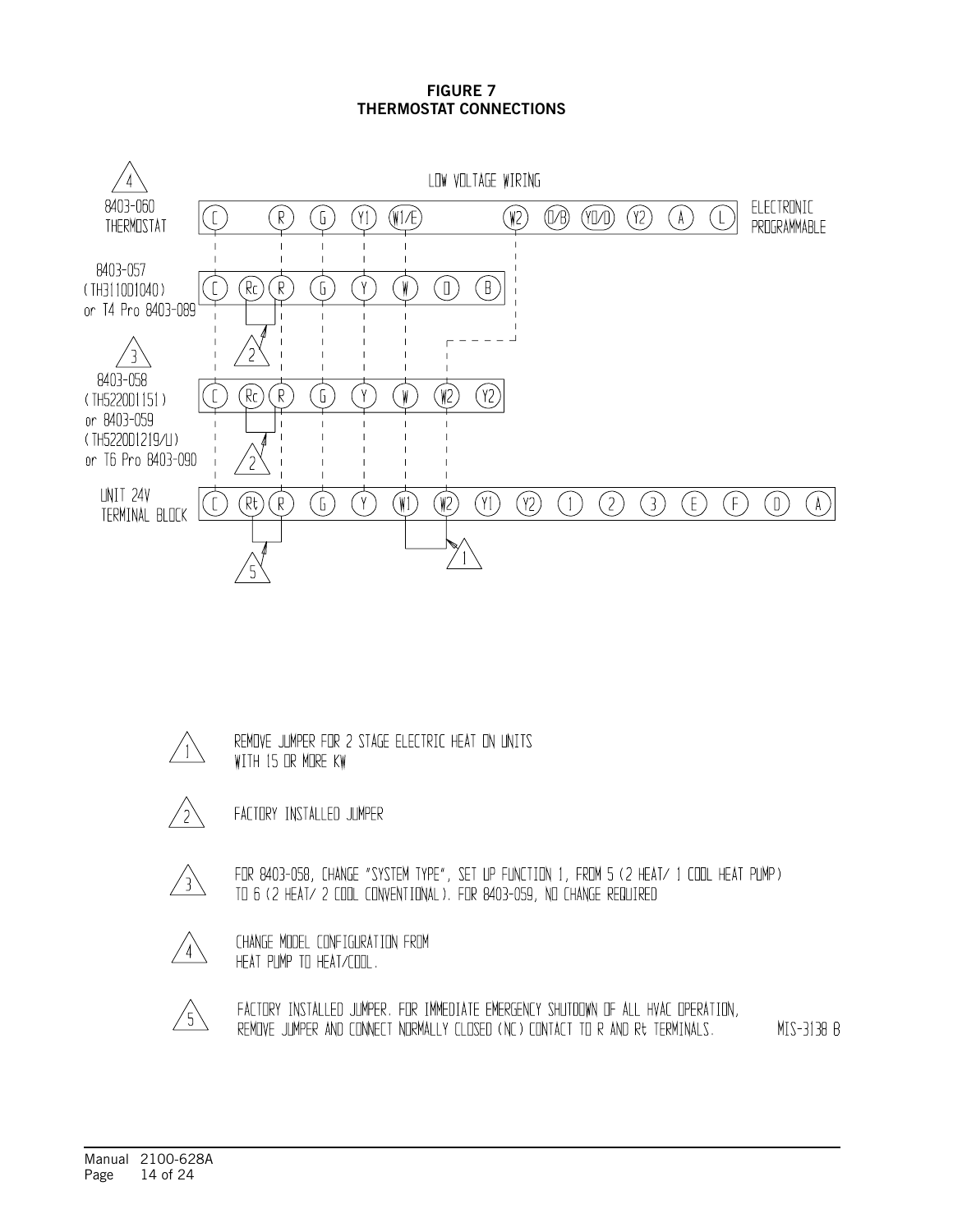

#### FIGURE 8 MV4001K-B CONTROLLER CONNECTIONS 1-STAGE (K\*\*A/K\*\*L SERIES) AIR CONDITIONERS – NO ECONOMIZER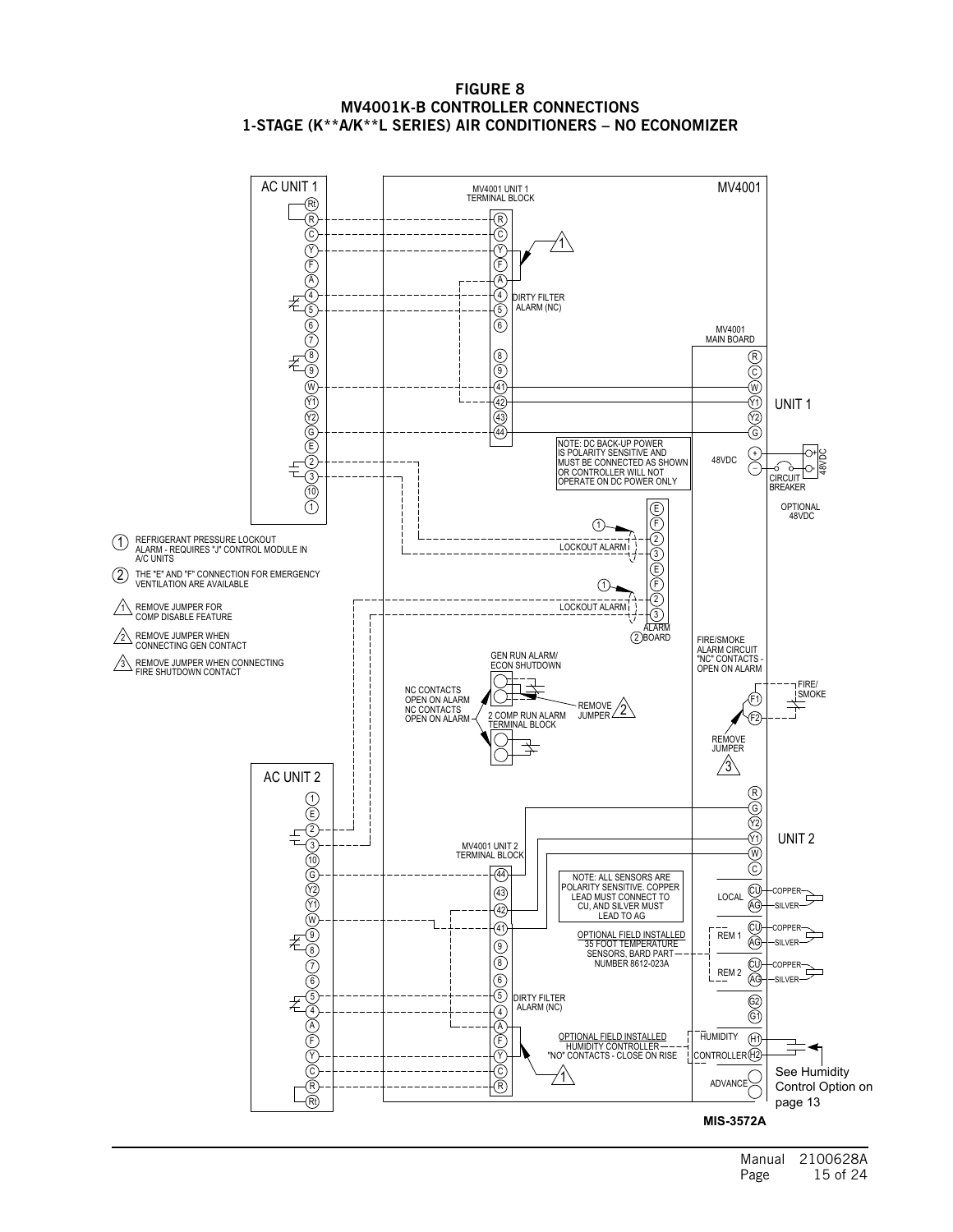# THESE UNITS REQUIRE R-410A REFRIGERANT AND POLYOL ESTER OIL.

# **GENERAL**

- 1. Use separate service equipment to avoid cross contamination of oil and refrigerants.
- 2. Use recovery equipment rated for R-410A refrigerant.
- 3. Use manifold gauges rated for R-410A (800 psi/250 psi low).
- 4. R-410A is a binary blend of HFC-32 and HFC-125.
- 5. R-410A is nearly azeotropic similar to R-22 and R-12. Although nearly azeotropic, charge with liquid refrigerant.
- 6. R-410A operates at 40-70% higher pressure than R-22, and systems designed for R-22 cannot withstand this higher pressure.
- 7. R-410A has an ozone depletion potential of zero, but must be reclaimed due to its global warming potential.
- 8. R-410A compressors use polyolester oil.
- 9. Polyol Ester oil is hygroscopic; it will rapidly absorb moisture and strongly hold this moisture in the oil.
- 10.A liquid line dryer must be used even a deep vacuum will not separate moisture from the oil.
- 11.Limit atmospheric exposure to 15 minutes.
- 12.If compressor removal is necessary, always plug compressor immediately after removal. Purge with small amount of nitrogen when inserting plugs.

# TOPPING OFF SYSTEM CHARGE

If a leak has occurred in the system, Bard Manufacturing recommends reclaiming, evacuating (see criteria above), and charging to the nameplate charge. If done correctly, topping off the system charge can be done without problems.

With R-410A, there are no significant changes in the refrigerant composition during multiple leaks and recharges. R-410A refrigerant is close to being an azeotropic blend (it behaves like a pure compound or single component refrigerant). The remaining refrigerant charge, in the system, may be used after leaks have occurred and then "top-off" the charge by utilizing the pressure charts on the inner control panel cover as a guideline.

*REMEMBER:* When adding R-410A refrigerant, it must come out of the charging cylinder/tank as a liquid to avoid any fractionation, and to ensure optimal system performance. Refer to instructions for the cylinder that is being utilized for proper method of liquid extraction.

# **WARNING**

*Failure to conform to these practices could lead to damage, injury or death.*

# SAFETY PRACTICES

- 1. Never mix R-410A with other refrigerants.
- 2. Use gloves and safety glasses, Polyol Ester oils can be irritating to the skin, and liquid refrigerant will freeze the skin.
- 3. Never use air and R-410A to leak check; the mixture may become flammable.
- 4. Do not inhale R-410A. The vapor attacks the nervous system, creating dizziness, loss of coordination and slurred speech. Cardiac irregularities, unconsciousness and ultimate death can result from breathing this concentration.
- 5. Do not burn R-410A. This decomposition produces hazardous vapors. Evacuate the area if exposed.
- 6. Use only cylinders rated DOT4BA/4BW 400.
- 7. Never fill cylinders over 80% of total capacity.
- 8. Store cylinders in a cool area, out of direct sunlight.
- 9. Never heat cylinders above 125°F.
- 10.Never trap liquid R-410A in manifold sets, gauge lines or cylinders. R-410A expands significantly at warmer temperatures. Once a cylinder or line is full of liquid, any further rise in temperature will cause it to burst.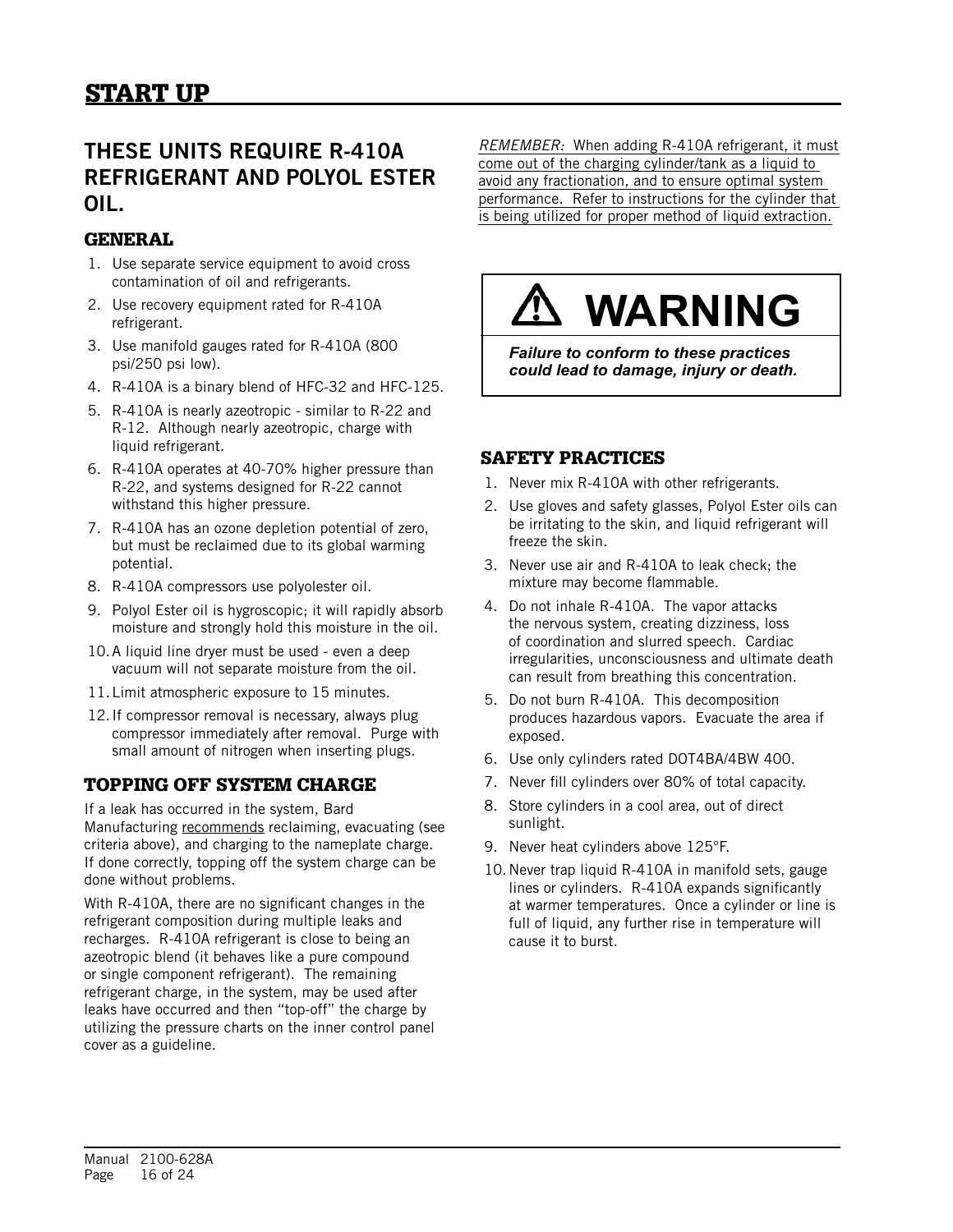# IMPORTANT INSTALLER NOTE

For improved start up performance wash the indoor coil with a dish washing detergent.

## HIGH PRESSURE SWITCH

All K\*\*A/K\*\*L wall mounted air conditioner series models are supplied with a remote reset for the high and low pressure switch. If tripped, this pressure switch may be reset by turning the thermostat off then back on again.

#### THREE PHASE SCROLL COMPRESSOR START UP INFORMATION

Scroll compressors, like several other types of compressors, will only compress in one rotational direction. Direction of rotation is not an issue with single phase compressors since they will always start and run in the proper direction.

However, three phase compressors will rotate in either direction depending upon phasing of the power. Since there is a 50-50 chance of connecting power in such a way as to cause rotation in the reverse direction, verification of proper rotation must be made. Verification of proper rotation direction is made by observing that suction pressure drops and discharge pressure rises when the compressor is energized. Reverse rotation also results in an elevated sound level over that with correct rotation, as well as substantially reduced current draw compared to tabulated values.

Verification of *proper rotation* must be made at the time the equipment is put into service. If improper rotation is corrected at this time, there will be no negative impact on the durability of the compressor. However, reverse operation for over one hour may have a negative impact on the bearing due to oil pump out.

#### *NOTE: If compressor is allowed to run in reverse rotation for an extended period of time, the compressor's internal protector will trip.*

All three phase compressors are wired identically internally. As a result, once the correct phasing is determined for a specific system or installation, connecting properly phased power leads to the same Fusite terminal should maintain proper rotation direction.

The direction of rotation of the compressor may be changed by reversing any two line connections to the unit.

# PHASE MONITOR

All units with three phase scroll compressors are equipped with a 3 phase line monitor to prevent compressor damage due to phase reversal.

The phase monitor in this unit is equipped with two LEDs. If the Y signal is present at the phase monitor and phases are correct the green LED will light.

If phases are reversed, the red fault LED will be lit and compressor operation is inhibited.

If a fault condition occurs, reverse two of the supply leads to the unit. *Do not reverse any of the unit factory wires as damage may occur.*

# CONDENSER FAN OPERATION

*NOTE: All models covered by this manual are equipped with a low ambient control (LAC); on start up, the condenser fan motor will have delayed start until system refrigerant operating pressure builds up. After starting, the fan motor may or may not cycle depending upon ambient conditions. This is normal operation.*

# SERVICE HINTS

- 1. Caution owner/operator to maintain clean air filters at all times. Also, not to needlessly close off supply and return air registers. This reduces airflow through the system, which shortens equipment service life as well as increasing operating costs.
- 2. Check all power fuses or circuit breakers to be sure they are the correct rating.
- 3. Periodic cleaning of the outdoor coil to permit full and unrestricted airflow circulation is essential.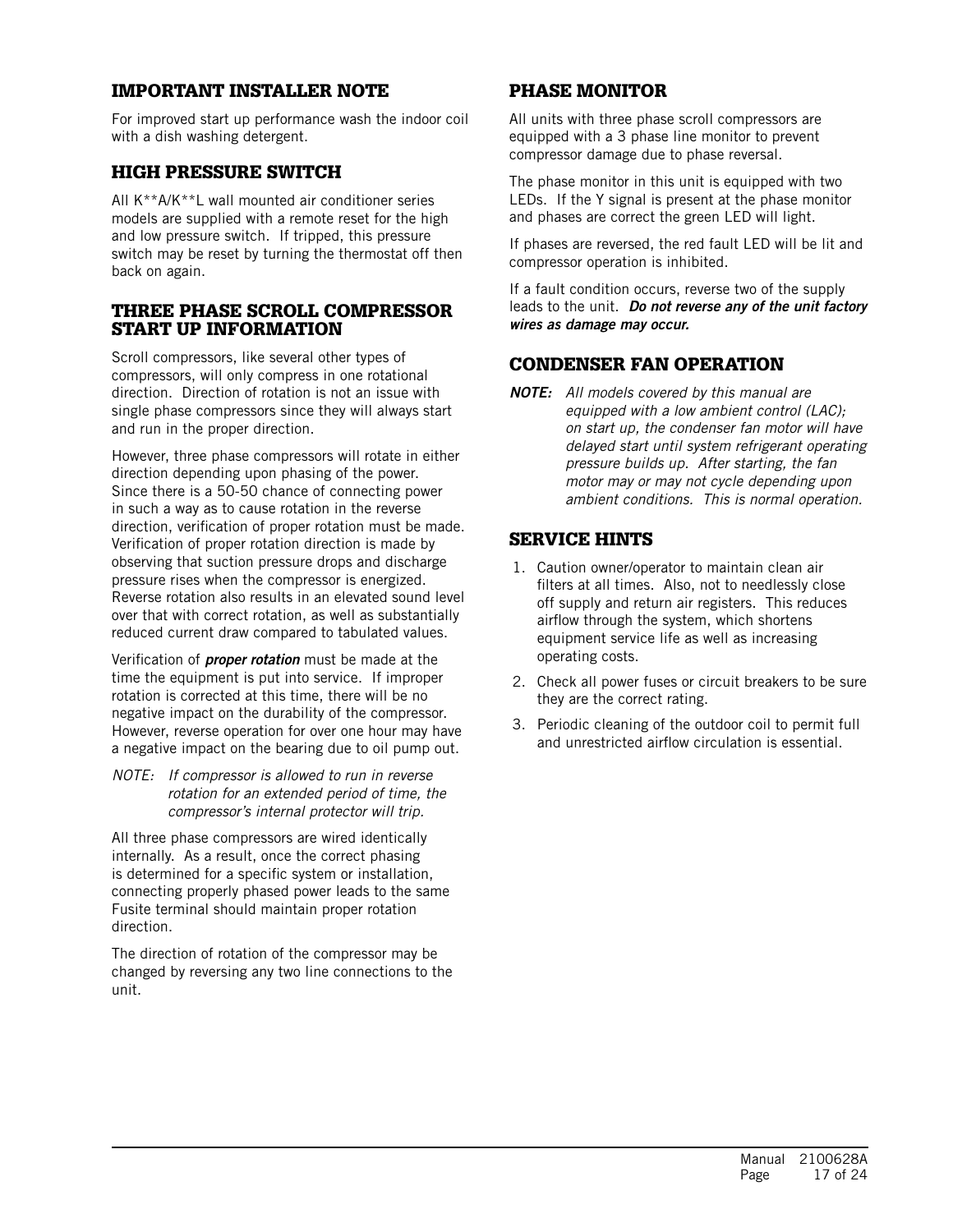# SEQUENCE OF OPERATION

COOLING – Circuit R-Y makes at thermostat pulling in compressor contactor, starting the compressor and outdoor motor. (See NOTE on previous page under Condenser Fan Operation if equipped with Low Ambient Control.) The G (indoor motor) circuit is automatically completed by the thermostat on any call for cooling operation or can be energized by manual fan switch on subbase for constant air circulation. On a call for heating, circuit R-W1 make at the thermostat pulling in heat contactor for the strip heat and blower operation. On a call for second stage heat, R-W2 makes bringing on second heat contactor, if so equipped.

# COMPRESSOR CONTROL MODULE

The compressor control module is standard on all models covered by this manual. The compressor control module is an anti-short cycle/lockout timer with high and low pressure switch monitoring and alarm relay output.

#### *Adjustable Delay On Make And Break Timer*

On initial power up or anytime power is interrupted to the unit, the *delay on make* period begins, which will be 2 minutes plus 10% of the *delay on break* setting. When the delay on make is complete and the high pressure switch and low pressure switch is closed, the compressor contactor is energized. Upon shutdown, the delay on break timer starts and prevents restart until the delay on break and delay on make periods have expired.

During routine operation of the unit with no power interruptions, the compressor will operate on demand with no delay.

#### *High Pressure Switch and Lockout Sequence*

If the high pressure switch opens, the compressor contactor will de-energize immediately. The lockout timer will go into a *soft lockout* and stay in soft lockout until the high pressure switch closes and the delay on break time has expired. If the high pressure switch opens again in this same operating cycle, the unit will go into *manual lockout* condition and the alarm relay circuit will energize. Recycling the wall thermostat resets the manual lockout.

#### *Low Pressure Switch, Bypass, and Lockout Sequence*

If the low pressure switch opens for more than 120 seconds, the compressor contactor will de-energize and go into a soft lockout. Regardless the state of the low pressure switch, the contactor will reenergize after the delay on make time delay has expired. If the low pressure switch remains open, or opens again for longer than 120 seconds, the unit will go into manual lockout condition and the alarm relay circuit will energize.

Recycling the wall thermostat resets the manual lockout.

#### *Alarm Relay Output*

Alarm terminal is output connection for applications where alarm relay is employed. This terminal is powered whenever the compressor is locked out due to HPC or LPC sequences as described.

*NOTE: Both high and low pressure switch controls are inherently automatic reset devices. The high pressure switch and low pressure switch cut out and cut in settings are fixed by specific air conditioner unit model. The lockout features, both soft and manual, are a function of the Compressor Control Module.* 

### ADJUSTMENTS

#### *Adjustable Delay on Make and Delay on Break Timer*

The potentiometer is used to select Delay on Break time from 30 seconds to 5 minutes. Delay on Make (DOM) timing on power-up and after power interruptions is equal to 2 minutes plus 10% of Delay on Break (DOB) setting:

0.5 minute (30 seconds) DOB = 123 second DOM 1.0 minute (60 seconds)  $DOB = 126$  second DOM 2.0 minute (120 seconds) DOB = 132 second DOM 3.0 minute (180 seconds) DOB = 138 second DOM 4.0 minute (240 seconds)  $DOB = 144$  second DOM 5.0 minute (300 seconds)  $DOB = 150$  second  $DOM$ 

During routine operation of the unit with no power interruptions, the compressor will operate on demand with no delay.

#### Typical Settings for Dual Unit Installation:

Unit 1: DOB set at 2 minutes; DOM is 132 seconds

Unit 2: DOB set at 4 minutes; DOM is 144 seconds

# PRESSURE SERVICE PORTS

High and low pressure service ports are installed on all units so that the system operating pressures can be observed. A cooling pressure table can be found on page 22.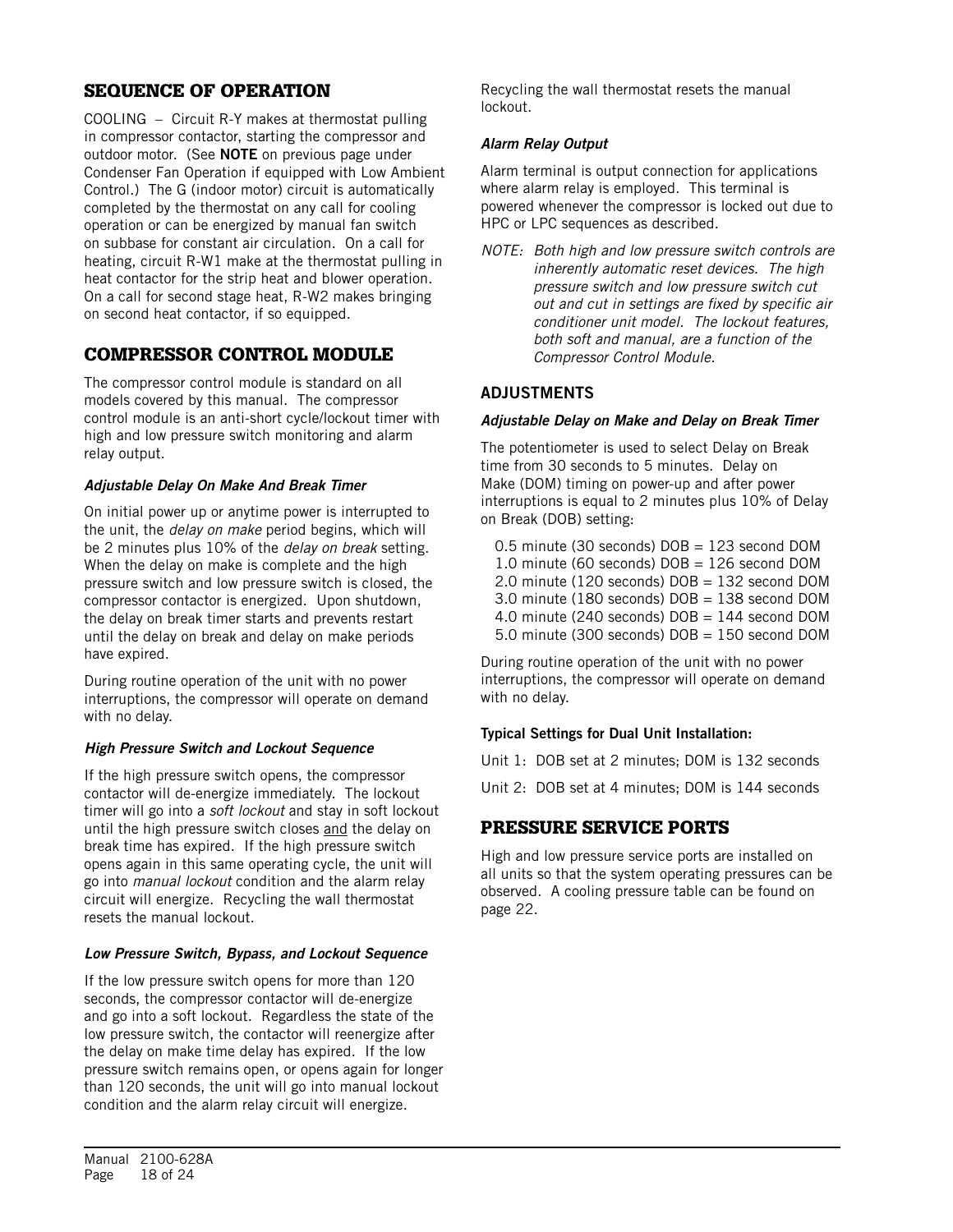# FAN BLADE SETTING DIMENSIONS

Shown in Figure 9 is the correct fan blade setting for proper air delivery across the outdoor coil. Refer to Table 4 for unit specific dimension.

Any service work requiring removal or adjustment in the fan and/or motor area will require that the dimensions below be checked and blade adjusted in or out on the motor shaft accordingly.

FIGURE 9 FAN BLADE SETTING



#### TABLE 4 FAN BLADE DIMENSION

| Model                                                    | <b>Dimension</b> |
|----------------------------------------------------------|------------------|
| K36A2/K36L2<br>K42A2/K42L2<br>K48A2/K48L2<br>K60A2/K60L2 | 1.75"            |

## R-410A REFRIGERANT CHARGE

This unit was charged at the factory with the quantity of refrigerant listed on the serial plate. AHRI capacity and efficiency ratings were determined by testing with this refrigerant charge quantity.

The pressure table on page 22 shows nominal pressures for the units. Since many installation specific situations can affect the pressure readings, this information should only be used by certified technicians as a guide for evaluating proper system performance. They shall not be used to adjust charge. If charge is in doubt, reclaim, evacuate and recharge the unit to the serial plate charge.

# REMOVAL OF FAN SHROUD

- 1. Disconnect all power to the unit.
- 2. Remove the screws holding both grilles, one on each side of unit, and remove grilles.
- 3. Remove screws holding fan shroud to condenser and bottom. Nine (9) screws.
- 4. Unwire condenser fan motor.
- 5. Slide complete motor, fan blade, and shroud assembly out the left side of the unit.
- 6. Service motor/fan as needed.
- 7. Reverse steps to reinstall.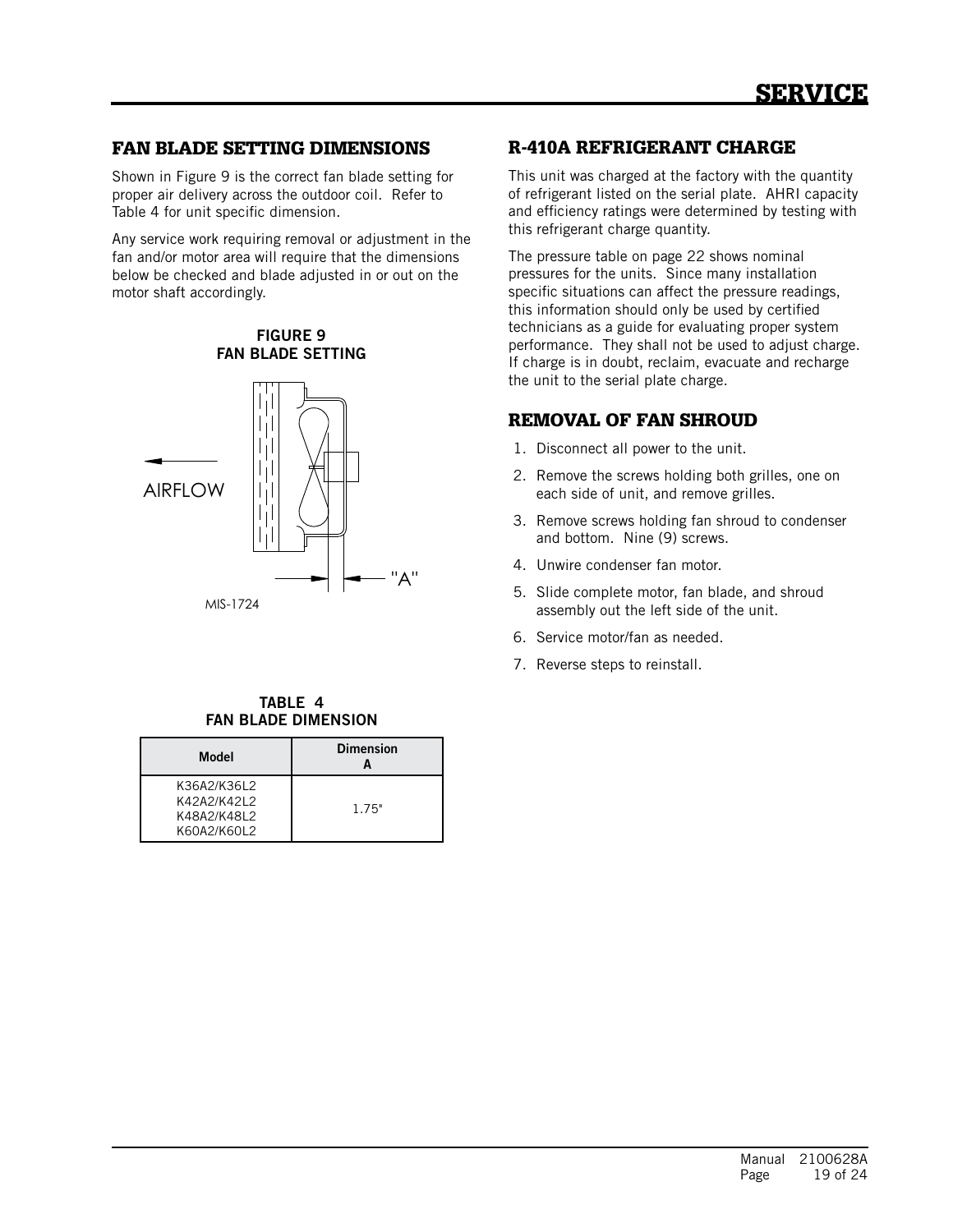# IF THE MOTOR IS RUNNING

- 1. It is normal for the motor to rock back and forth on start up. Do not replace the motor if this is the only problem identified. out (no more than 90 seconds). Also make the motor to rock back and forth<br>The sout (no more than 90 seconds). Also make
- 2. If the system is excessively noisy, does not appear to change speeds in response to a demand (Heat, Cool, Other) or is having symptoms during the cycle such as tripping limit or freezing coil, check the following: The system is excessively not appear to change to change to change to change to change to change to change to change the system of the system of the system of the system of the system of the system of the sy
- a. Wait for programmed delays to time out.
- b. Confirm that the motors control inputs are wired per the factory supplied wiring diagram to ensure motor is getting proper control signals and sequencing. to chance motor is getting proper control
	- c. Remove the filter and check that all dampers, registers and grilles are open and free flowing. If removing the filters corrects the problem, clean or replace with a less restrictive filter. Also check and clean the blower wheel or coil filter. Also check and clean the blower wheel or coil as as necessary. nisu (
	- d. Check the external static pressure (total of both supply and return) to ensure that you are within the ranges as listed on the unit serial plate. If higher than allowed, additional duct work is needed.
- e. If the motor does not shut off at the end of the cycle, wait for any programmed delays to time sure that there is no call for "Continuous Fan" on the "G" terminal.
- of the determinal.<br>2. If the system is excessively noisy, does not appear<br>2. If the above diagnostics do not solve the problem, confirm the voltage checks in the problem, community voltage enters in the motor method is not the motor motor and the motor at the motor at the motor and the motor method. "Communication Diagnostics" on the following page. The "G" terminal on the "G" terminal. riext section below, then continue with

#### IF THE MOTOR IS NOT RUNNING the Motor IS Not Rommin

- 1. Check for proper high voltage and ground at the  $(L/L1)$  (G) (N/L2) connections at the motor (see Figure 10). Correct any voltage issues before proceeding to the next step. The motor is voltage specific. Only the correct voltage should be applied to the proper motor. Input voltage within applied to the proper motor. Their vortage with<br>plus or minus 10% of the nominal 230 VAC is acceptable. 2. Proper has proper high voltage and ground at the formula at the control of  $\frac{1}{2}$
- 2. If the motor has proper high voltage and ground at the (L/L1) (G) (N/L2) connections, then continue with the "Communication Diagnostics" on the following page.



FIGURE 10 MOTOR HIGH VOLTAGE CONNECTIONS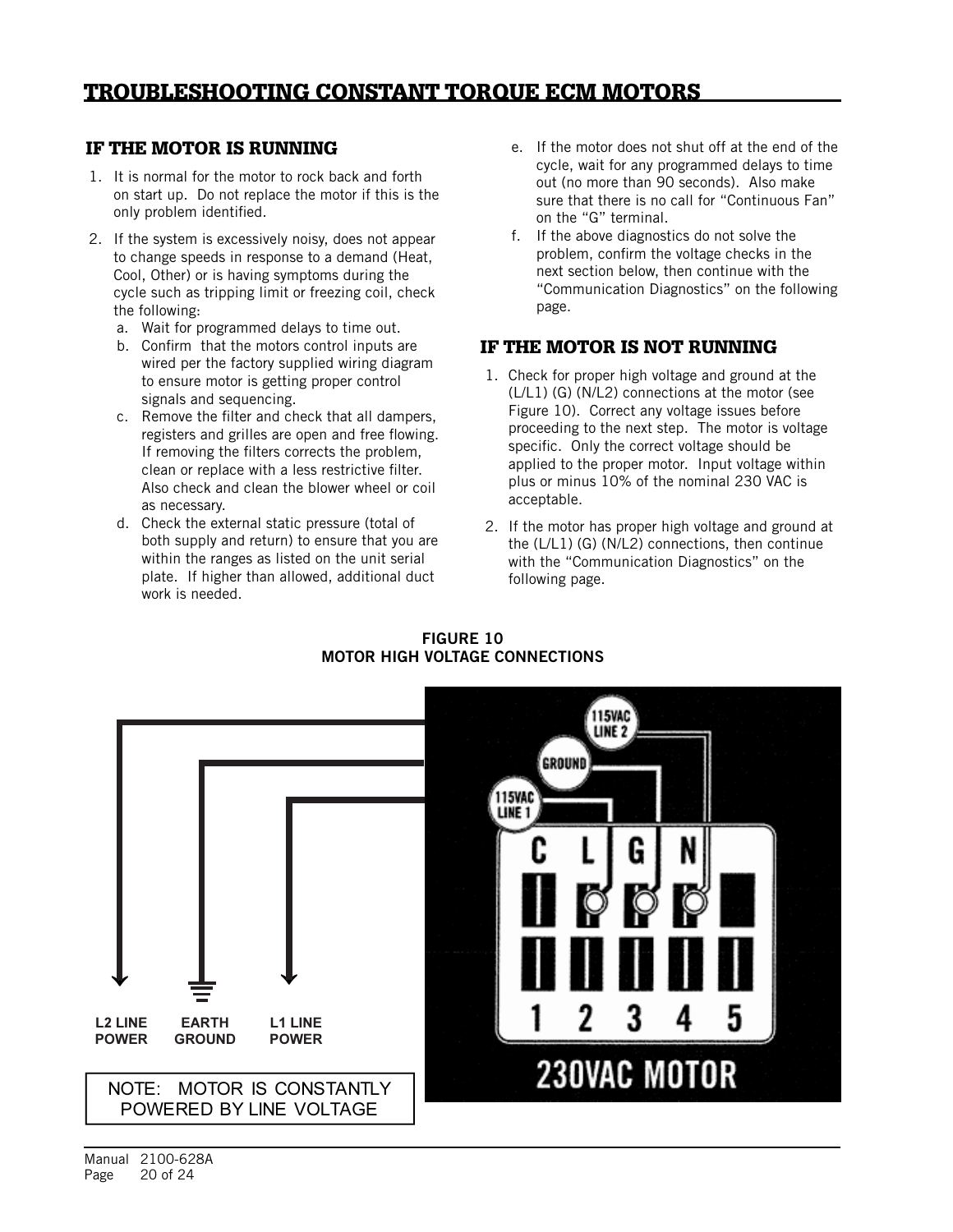#### **COMMUNICATION DIAGNOSTICS** commonionition *b*indu

The motor is communicated through 24 VAC low voltage (Thermostat Control Circuit Wiring).

- 1. Start with unit wiring diagram to confirm proper connections and voltage (see Figure 11).
- 2. Initiate a demand from the thermostat and check the voltage between the common and the appropriate motor terminal (1-5). ("G" input is typically on terminal #1, but refer to wiring diagram.)
- refer to wiring diagram!) a. If the low voltage communication is not present, check the demand from the thermostat. Also check the output terminal and wire(s) from the terminal strip or control relay(s) to the motor.
	- b. If the motor has proper high voltage as identified above (Motor not Running #1) and proper low voltage to a programmed terminal yet is not operating, the motor is failed and will require replacement.

FIGURE 11 FIGURE 11 MOTOR LOW VOLTAGE CONNECTIONS

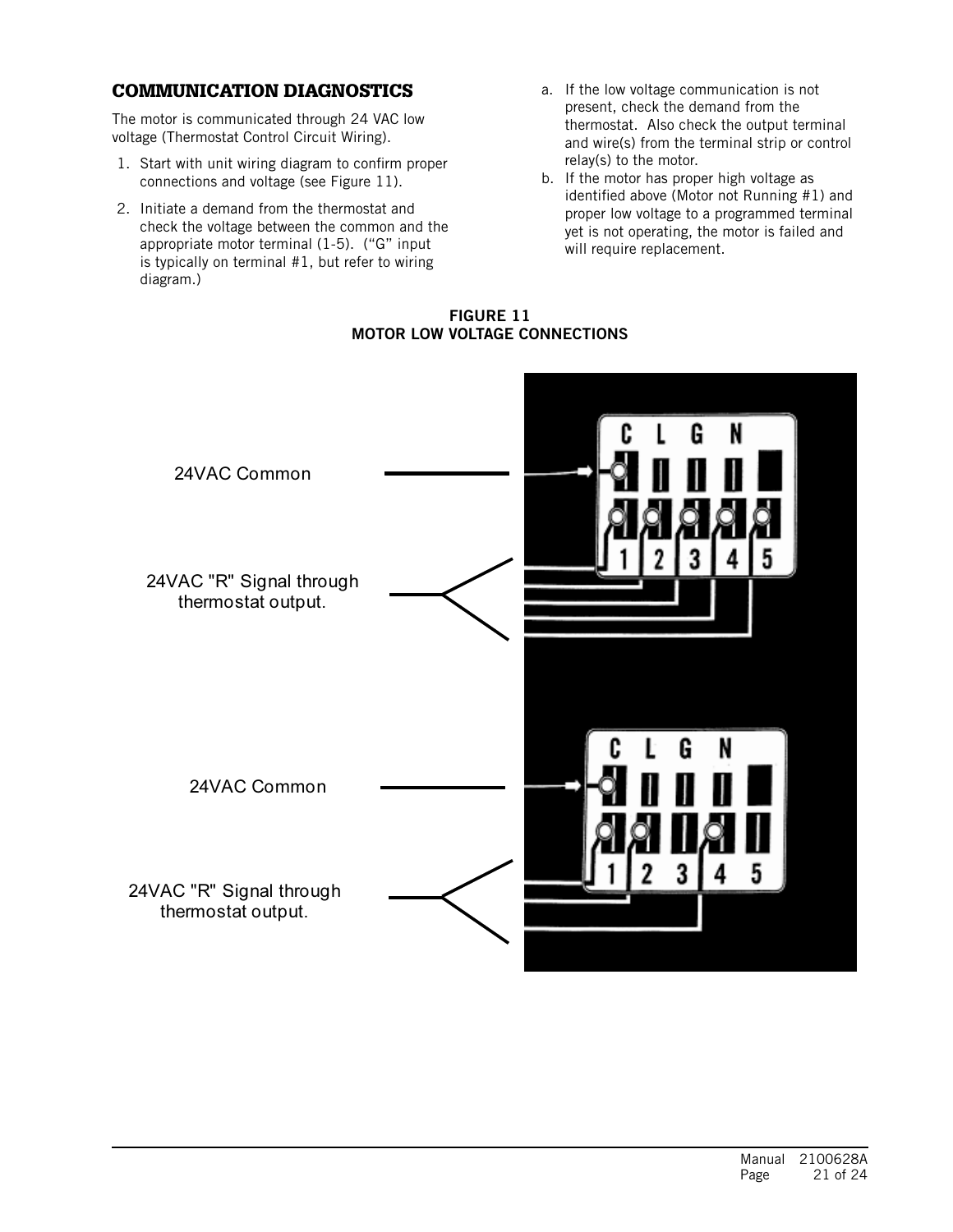#### TABLE 5 COOLING PRESSURE TABLE

| <b>Model</b>  | <b>Return Air</b><br>Temperature °C | <b>Pressure</b>       | 35  | 37  | 39  | 41  | 43  | 45  | 47  | 49  | 51  | 53  | 55  |
|---------------|-------------------------------------|-----------------------|-----|-----|-----|-----|-----|-----|-----|-----|-----|-----|-----|
|               | $27^\circ$ DB                       | Low Side              | 143 | 145 | 147 | 148 | 150 | 152 | 154 | 156 | 158 | 160 | 162 |
| K36*2         | $19°$ WB                            | High Side             | 368 | 388 | 408 | 429 | 449 | 470 | 489 | 509 | 528 | 547 | 566 |
|               | $27^\circ$ DB                       | Low Side              | 143 | 145 | 147 | 149 | 151 | 153 | 155 | 158 | 160 | 162 | 164 |
|               | $19°$ WB                            | High Side             | 368 | 389 | 409 | 430 | 451 | 472 | 492 | 511 | 530 | 549 | 568 |
| $27^\circ$ DB |                                     | Low Side              |     |     |     |     |     |     |     |     |     |     |     |
| K42*2         | $19°$ WB                            | High Side             |     |     |     |     |     |     |     |     |     |     |     |
|               | $27^\circ$ DB                       | Low Side<br>High Side |     |     |     |     |     |     |     |     |     |     |     |
|               | $19°$ WB                            |                       |     |     |     |     |     |     |     |     |     |     |     |
|               | $27^\circ$ DB                       | Low Side<br>High Side | 149 | 149 | 149 | 149 | 149 | 149 | 150 | 153 | 156 | 159 | 162 |
|               | $19°$ WB                            |                       | 377 | 396 | 415 | 435 | 454 | 473 | 494 | 517 | 539 | 562 | 585 |
| K48*2         | $27^\circ$ DB                       | Low Side<br>High Side | 151 | 152 | 152 | 153 | 154 | 154 | 156 | 159 | 162 | 165 | 168 |
|               | $19^\circ$ WB                       |                       | 378 | 397 | 416 | 436 | 455 | 474 | 495 | 519 | 542 | 565 | 589 |
| K60*2         | $27^\circ$ DB                       | Low Side<br>High Side |     |     |     |     |     |     |     |     |     |     |     |
|               | $19^\circ$ WB                       |                       |     |     |     |     |     |     |     |     |     |     |     |
|               | $27^\circ$ DB                       | Low Side              |     |     |     |     |     |     |     |     |     |     |     |
|               | $19^\circ$ WB                       | High Side             |     |     |     |     |     |     |     |     |     |     |     |

#### OUTDOOR AMBIENT TEMPERATURE °C

Low side pressure  $\pm$  4 PSIG High side pressure  $\pm$  10 PSIG

Tables are based upon rated CFM (airflow) across the evaporator coil. If there is any doubt as to correct operating charge being in the system, the charge should be removed and the system evacuated and recharged to serial plate charge weight.

*NOTE: Pressure table based on high speed condenser fan operation. If condensing pressures appear elevated, check condenser fan wiring. See "Condenser Fan Operation" (page 17).*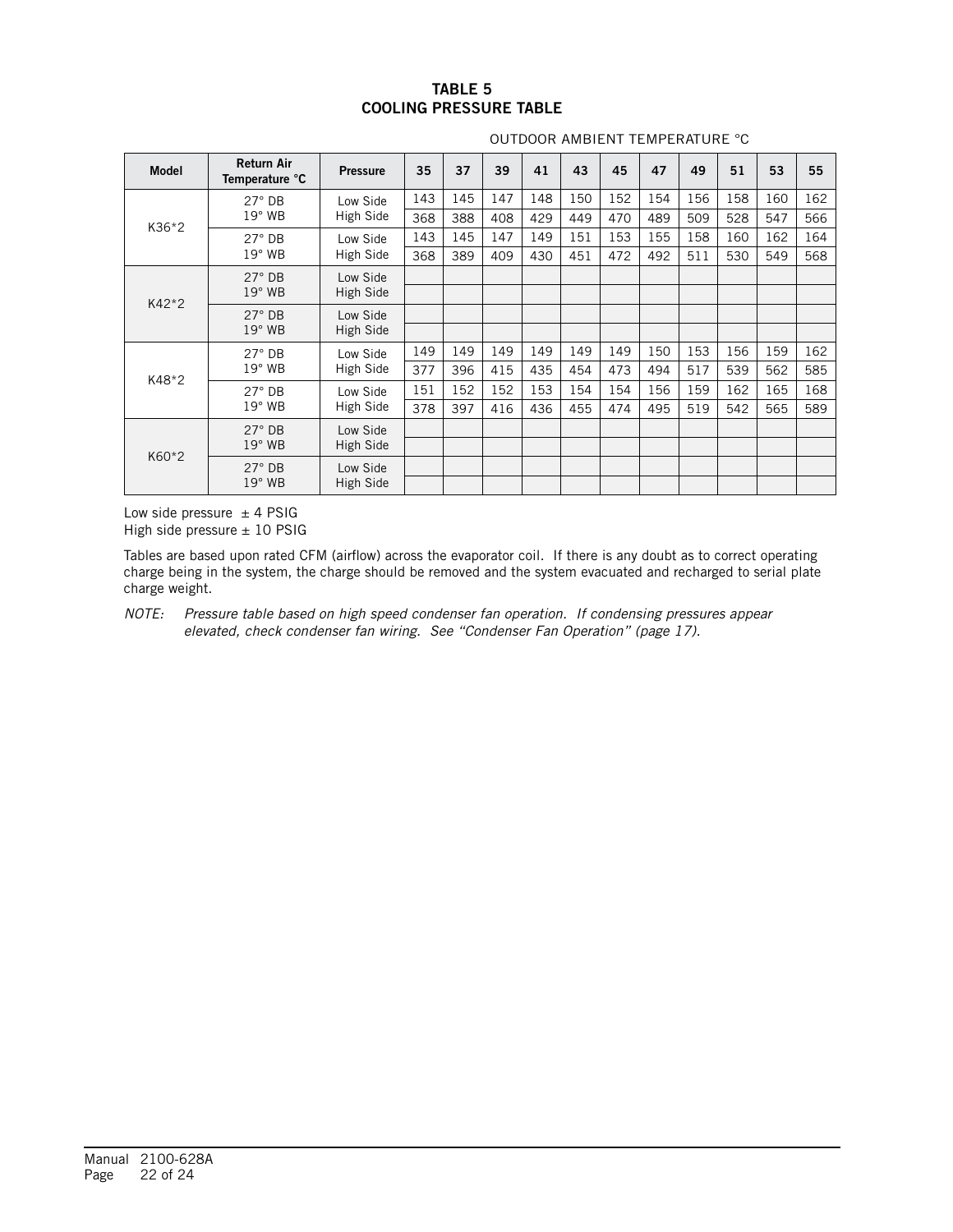#### TABLE 6 ELECTRICAL SPECIFICATIONS

|              |                                      |                                              | <b>Single Circuit</b>                               |                                                                          |                                                         |                                      |  |
|--------------|--------------------------------------|----------------------------------------------|-----------------------------------------------------|--------------------------------------------------------------------------|---------------------------------------------------------|--------------------------------------|--|
| <b>Model</b> | <b>Rated Volts,</b><br>Hertz & Phase | No. Field<br><b>Power</b><br><b>Circuits</b> | (3)<br><b>Minimum</b><br><b>Circuit</b><br>Ampacity | $\circled{1}$<br><b>Maximum</b><br><b>External Fuse</b><br>or Ckt. Brkr. | $\circled{2}$<br><b>Field Power</b><br><b>Wire Size</b> | $\circledcirc$<br><b>Ground Wire</b> |  |
| K36A2-A0Z    |                                      | 1                                            |                                                     |                                                                          |                                                         |                                      |  |
| $-AO5$       | 208/230-60-1                         |                                              |                                                     |                                                                          |                                                         |                                      |  |
| K36A2-N0Z    | 400-60-3                             |                                              | 8.2                                                 | 10                                                                       | 14                                                      | 14                                   |  |
| $-N05$       |                                      | 1                                            | 9.8                                                 | 15                                                                       | 14                                                      | 14                                   |  |
| K42A2-A0Z    | 208/230-60-1                         |                                              |                                                     |                                                                          |                                                         |                                      |  |
| $-AO5$       |                                      |                                              |                                                     |                                                                          |                                                         |                                      |  |
| K42A2-N0Z    | 400-60-3                             | 1                                            |                                                     |                                                                          |                                                         |                                      |  |
| $-N05$       |                                      | 1                                            |                                                     |                                                                          |                                                         |                                      |  |
| K48A2-A0Z    | 208/230-60-1                         |                                              |                                                     |                                                                          |                                                         |                                      |  |
| $-AO5$       |                                      | 1                                            |                                                     |                                                                          |                                                         |                                      |  |
| K48A2-N0Z    | 400-60-3                             |                                              | 12.7                                                | 15                                                                       | 14                                                      | 14                                   |  |
| $-N05$       |                                      | 1                                            | 12.7                                                | 15                                                                       | 14                                                      | 14                                   |  |
| K60A2-A0Z    |                                      |                                              |                                                     |                                                                          |                                                         |                                      |  |
| $-AO5$       | 208/230-60-1                         | $\mathbf 1$                                  |                                                     |                                                                          |                                                         |                                      |  |
| K60A2-N0Z    |                                      | 1                                            | 14.1                                                | 20                                                                       | 12                                                      | 12                                   |  |
| $-N05$       | 400-60-3                             |                                              | 14.1                                                | 20                                                                       | 12                                                      | 12                                   |  |

|              |                                      |                                              | <b>Single Circuit</b>                                                |                                                                          |                                                         |                                      |  |
|--------------|--------------------------------------|----------------------------------------------|----------------------------------------------------------------------|--------------------------------------------------------------------------|---------------------------------------------------------|--------------------------------------|--|
| <b>Model</b> | <b>Rated Volts,</b><br>Hertz & Phase | No. Field<br><b>Power</b><br><b>Circuits</b> | $\circled{3}$<br><b>Minimum</b><br><b>Circuit</b><br><b>Ampacity</b> | $\circled{1}$<br><b>Maximum</b><br><b>External Fuse</b><br>or Ckt. Brkr. | $\circled{2}$<br><b>Field Power</b><br><b>Wire Size</b> | $\circledcirc$<br><b>Ground Wire</b> |  |
| K36L2-A0Z    | 208/230-60-1                         | 1                                            |                                                                      |                                                                          |                                                         |                                      |  |
| $-AO5$       |                                      | $\mathbf{1}$                                 |                                                                      |                                                                          |                                                         |                                      |  |
| K36L2-N0Z    | 400-60-3                             | $\mathbf{1}$                                 | 8.2                                                                  | 10                                                                       | 14                                                      | 14                                   |  |
| $-N05$       |                                      | 1                                            | 9.8                                                                  | 15                                                                       | 14                                                      | 14                                   |  |
| K42L2-A0Z    |                                      | $\mathbf 1$                                  |                                                                      |                                                                          |                                                         |                                      |  |
| $-AO5$       | 208/230-60-1                         | $\mathbf{1}$                                 |                                                                      |                                                                          |                                                         |                                      |  |
| K42L2-N0Z    |                                      | 1                                            |                                                                      |                                                                          |                                                         |                                      |  |
| $-N05$       | 400-60-3                             | 1                                            |                                                                      |                                                                          |                                                         |                                      |  |
| K48L2-A0Z    |                                      | $\mathbf 1$                                  |                                                                      |                                                                          |                                                         |                                      |  |
| $-AO5$       | 208/230-60-1                         | 1                                            |                                                                      |                                                                          |                                                         |                                      |  |
| K48L2-N0Z    |                                      | 1                                            | 12.7                                                                 | 15                                                                       | 14                                                      | 14                                   |  |
| $-N05$       | 400-60-3                             | $\mathbf{1}$                                 | 12.7                                                                 | 15                                                                       | 14                                                      | 14                                   |  |
| K60L2-A0Z    |                                      |                                              |                                                                      |                                                                          |                                                         |                                      |  |
| $-AO5$       | 208/230-60-1                         | 1                                            |                                                                      |                                                                          |                                                         |                                      |  |
| K60L2-N0Z    |                                      | $\mathbf 1$                                  | 14.1                                                                 | 20                                                                       | 12                                                      | 12                                   |  |
| $-N05$       | 400-60-3                             | $\mathbf 1$                                  | 14.1                                                                 | 20                                                                       | 12                                                      | 12                                   |  |

 These "Minimum Circuit Ampacity" values are to be used for sizing the field power conductors. Refer to the National Electric Code (latest version), Article 310 for power conductor sizing.

Maximum Size of the time delay fuse or circuit breaker for protection of field wiring conductors.

Based on 75°C copper wire. All wiring must conform to the National Electric Code and all local codes.